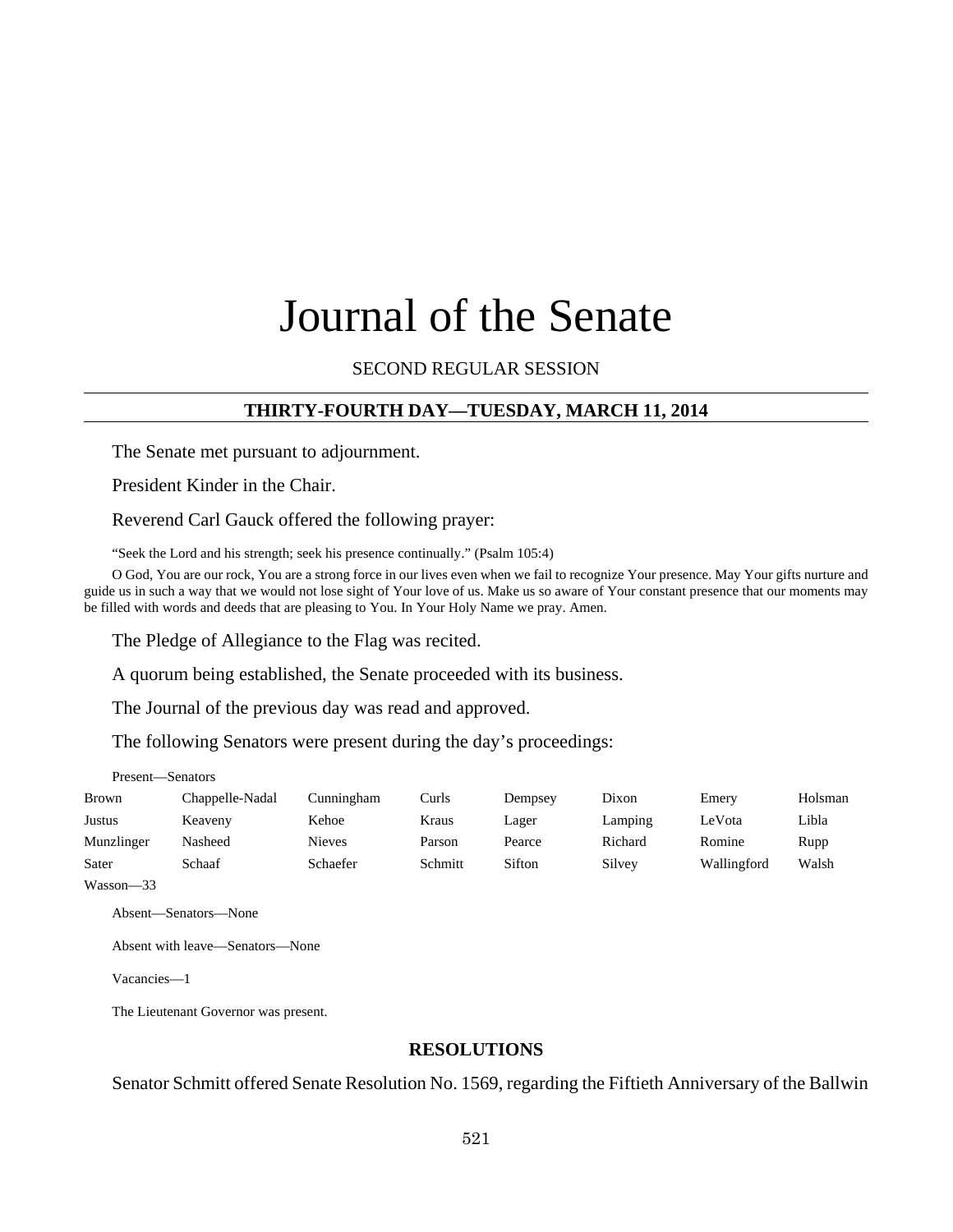Police Department, which was adopted.

Senator Schmitt offered Senate Resolution No. 1570, regarding Five Star Burgers, Kirkwood, which was adopted.

Senator Schmitt offered Senate Resolution No. 1571, regarding Pairings Wine & Dessert Bar, Des Peres, which was adopted.

Senator LeVota offered Senate Resolution No. 1572, regarding the One Hundredth Birthday of Ella Yount, Independence, which was adopted.

Senator Lager offered Senate Resolution No. 1573, regarding Grant Leeth, which was adopted.

Senator Lager offered Senate Resolution No. 1574, regarding Spencer Daugherty, which was adopted.

Senator Lager offered Senate Resolution No. 1575, regarding Blake Clevenger, which was adopted.

Senator Parson offered Senate Resolution No. 1576, regarding Savannah Moore, Lebanon, which was adopted.

## **REPORTS OF STANDING COMMITTEES**

Senator Richard, Chairman of the Committee on Rules, Joint Rules, Resolutions and Ethics, submitted the following reports:

Mr. President: Your Committee on Rules, Joint Rules, Resolutions and Ethics, to which were referred **SS** for **SCS** for **SB 510**; **SB 615**; **SCS** for **SB 612**; **SCS** for **SB 524**; **SB 523**; **SB 667**; **SB 689**; and **SS** for **SB 691**, begs leave to report that it has examined the same and finds that the bills have been truly perfected and that the printed copies furnished the Senators are correct.

## **SENATE BILLS FOR PERFECTION**

Senator Richard moved that **SB 718** be called from the Informal Calendar and taken up for perfection, which motion prevailed.

Senator Kehoe assumed the Chair.

At the request of Senator Richard, **SB 718** was placed on the Informal Calendar.

Senator Brown moved that **SB 814** be taken up for perfection, which motion prevailed.

Senator Justus offered **SA 1**:

## SENATE AMENDMENT NO. 1

Amend Senate Bill No. 814, Page 1, In the Title, Line 3, by striking all of said line and inserting in lieu thereof the following: "to tax incentives."; and

Further amend said bill and page, section 135.305, line 10, by inserting after all of said line the following: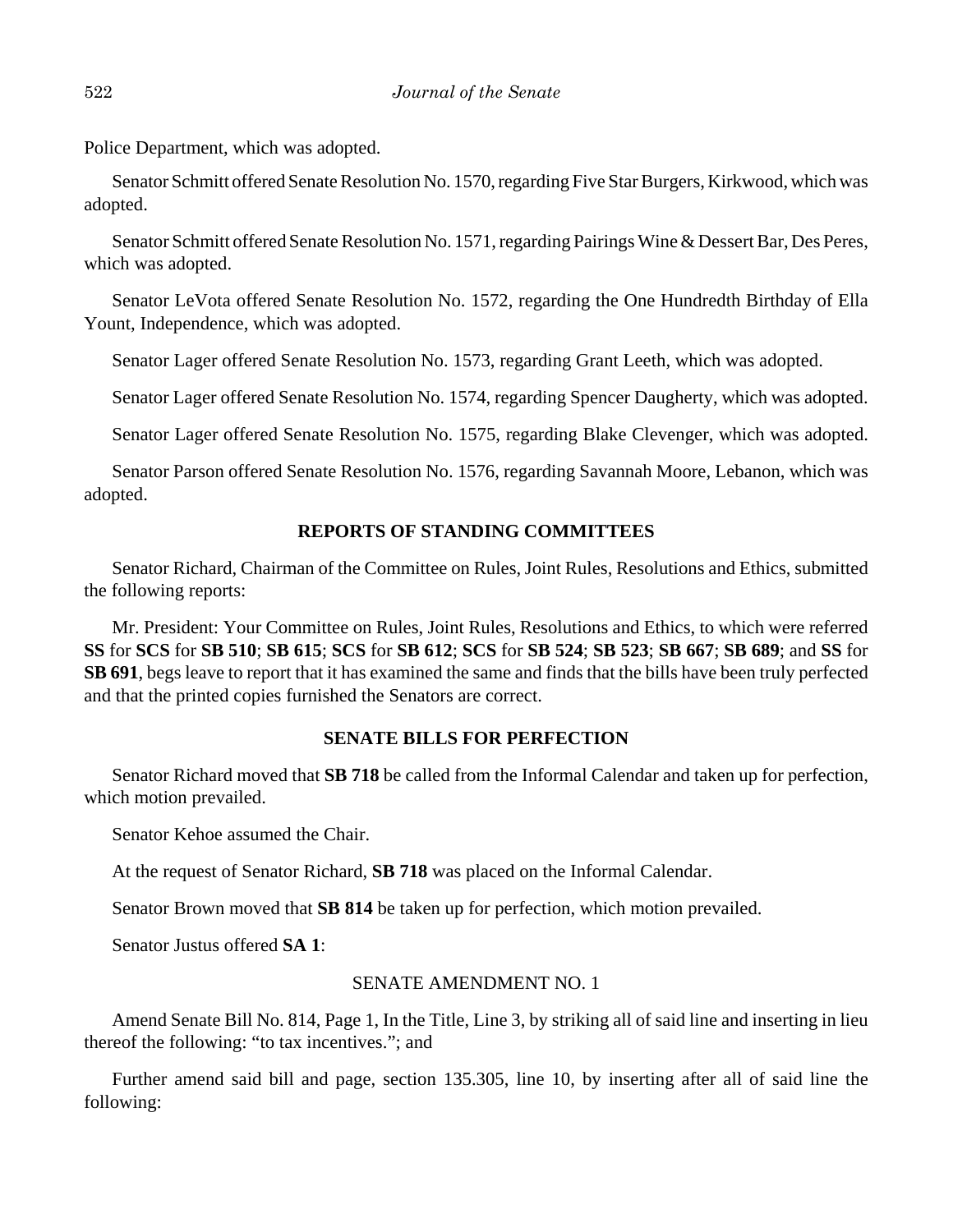"**348.273. 1. This section and section 348.274 shall be known and may be cited as the "Missouri Angel Investment Incentive Act".**

**2. As used in this section and section 348.274, the following terms mean:**

**(1) "Cash investment", money or money equivalent contribution;**

**(2) "Department", the department of economic development;**

**(3) "Investor":**

**(a) A natural person who is an accredited investor as defined in 17 CFR 230.501(a)(5) or 17 CFR 230.501(a)(6), as in effect on August 28, 2014; or**

**(b) A permitted entity investor who is an accredited investor as defined in 17 CFR 230.501(a)(8), as in effect on August 28, 2014; or**

**(c) A natural person or permitted entity investor making an investment who qualifies under the Jumpstart Our Business Startups Act, Pub. L. No. 112-106, Sections 301-305, 126 Stat. 315-323, as in effect on August 28, 2014.**

**The term "investor" shall not include any person who serves as an executive, officer, or employee of the business in which an otherwise qualified cash investment is made, and such person shall not qualify for the issuance of tax credits for such investment. However, an investor who serves solely as a director may qualify for the issuance of tax credits;**

**(4) "MTC", the Missouri technology corporation, established under section 348.251;**

**(5) "Owner", any natural person who is, directly or indirectly, a partner, stockholder, or member in a permitted entity investor;**

**(6) "Permitted entity investor", any general partnership, limited partnership, corporation that has in effect a valid election to be taxed as an S corporation under the Internal Revenue Code of 1986, as amended, revocable living trust, nonprofit corporation, or limited liability company that has elected to be taxed as a partnership under the Internal Revenue Code of 1986, as amended, and that was established and is operated for the purpose of making investments in other entities;**

**(7) "Qualified knowledge-based company", a company engaged in the research, development, implementation, and commercialization of innovative technologies, products, and services for use in the commercial marketplace;**

**(8) "Qualified Missouri business", a Missouri business that is approved and certified as a qualified knowledge-based company by the MTC that meets at least one of the following criteria:**

**(a) Any business owned by an individual;**

**(b) Any partnership, association, or corporation domiciled in Missouri; or**

**(c) Any corporation, even if a wholly owned subsidiary of a foreign corporation, that has its business operations located primarily in Missouri or does substantially all its production in Missouri;**

**(9) "Qualified securities", a cash investment through any one or more forms of financial assistance as provided in this subdivision and that have been approved in form and substance by the MTC, in**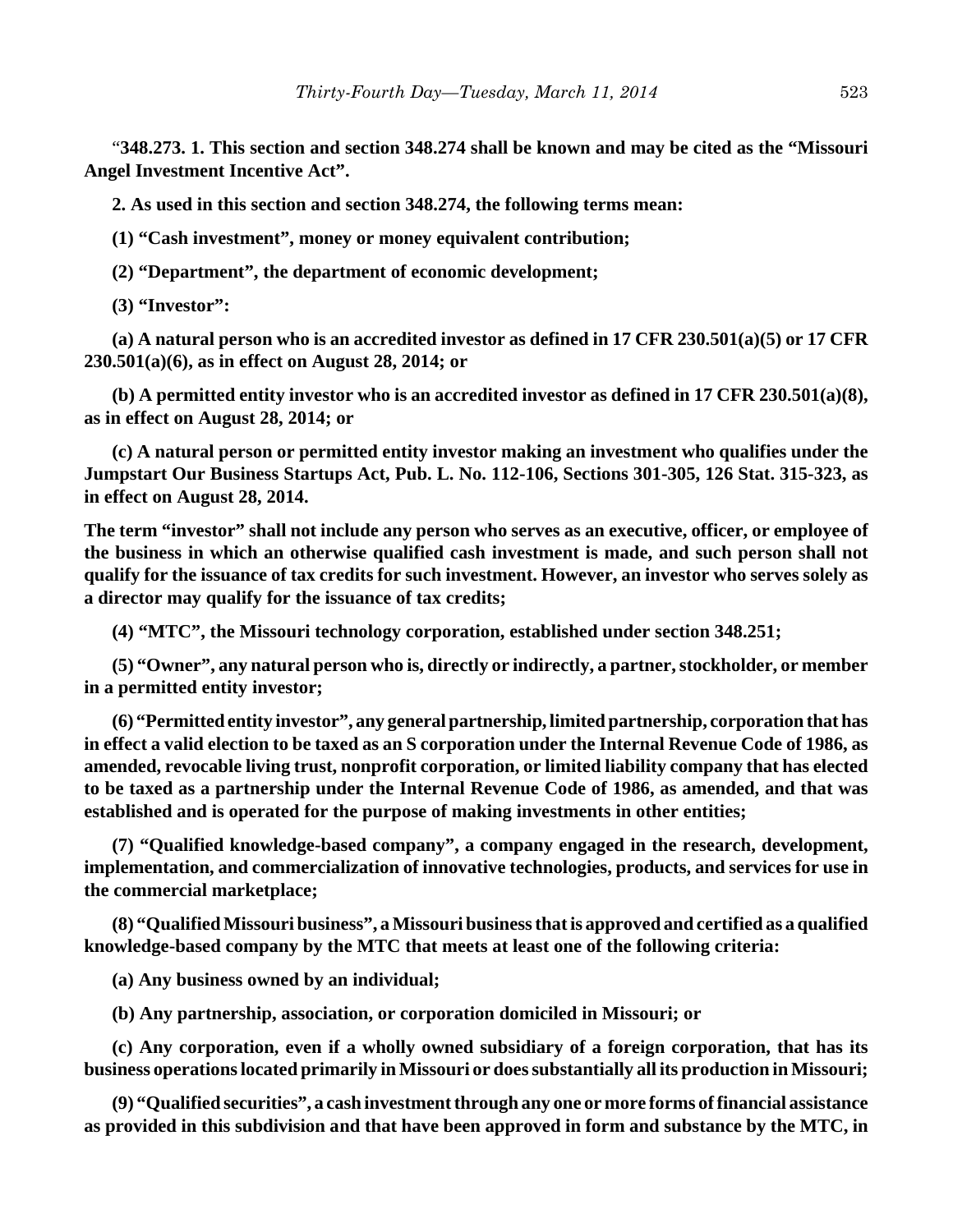**coordination with the department by and through its service on the MTC board of directors. Forms of such financial assistance include:**

**(a) Any form of equity, such as:**

**a. A general or limited partnership interest;**

**b. Common stock;**

**c. Preferred stock, with or without voting rights, without regard to seniority position, and whether or not convertible into common stock; or**

**d. Any form of subordinate or convertible debt, or both, with warrants or other means of equity conversion attached; or**

**(b) A debt instrument, such as a note or debenture that is secured or unsecured, subordinated to the general creditors of the debtor and requiring no payments of principal, other than principal payments required to be made out of any future profits of the debtor, for at least a seven-year period after commencement of such debt instrument's term;**

**(10) "Tax credit", a credit against the tax otherwise due under chapter 143, excluding withholding tax imposed by sections 143.191 to 143.265, or otherwise due under chapter 147, 148, or 153.**

**3. The primary goal of the Missouri angel investment incentive act shall be to encourage individuals to provide early-stage financing for emerging qualified knowledge-based companies in Missouri through the issuance of tax credits to qualified investors who make cash investments for such early-stage financing.**

**4. (1) For all taxable years beginning on or after January 1, 2014, a tax credit shall be allowed for an investor's cash investment in the qualified securities of a qualified Missouri business occurring on or after August 28, 2014. The credit shall be in a total amount equal to fifty percent of such investor's cash investment in any qualified Missouri business, subject to the limitations set forth in this subsection. If the amount by which that portion of the credit allowed by this section exceeds the investor's tax liability in any one taxable year, the remaining portion of the credit may be carried forward five years or until the total amount of the credit is used, whichever occurs first. If the investor is a permitted entity investor, the credit provided by this section shall be claimed by the owners of the permitted entity investor in proportion to their equity investment in the permitted entity investor.**

**(2) A cash investment in a qualified security shall be deemed to have been made on the date of acquisition of the qualified security, as such date is determined in accordance with the provisions of the Internal Revenue Code of 1986, as amended.**

**(3) The department and MTC shall not issue tax credits of more than fifty thousand dollars in a single year to an investor per investment into a single, qualified Missouri business. The department and MTC shall not issue tax credits totaling more than two hundred fifty thousand dollars in a single year per investor. No tax credits authorized by this section and section 348.274 shall be allowed for any cash investments in qualified securities made in any year beginning after December 31, 2024. The total amount of tax credits allowed under this section shall not exceed six million dollars in any fiscal year. The balance of unissued tax credits may be carried over for issuance in future years until December 31, 2024.**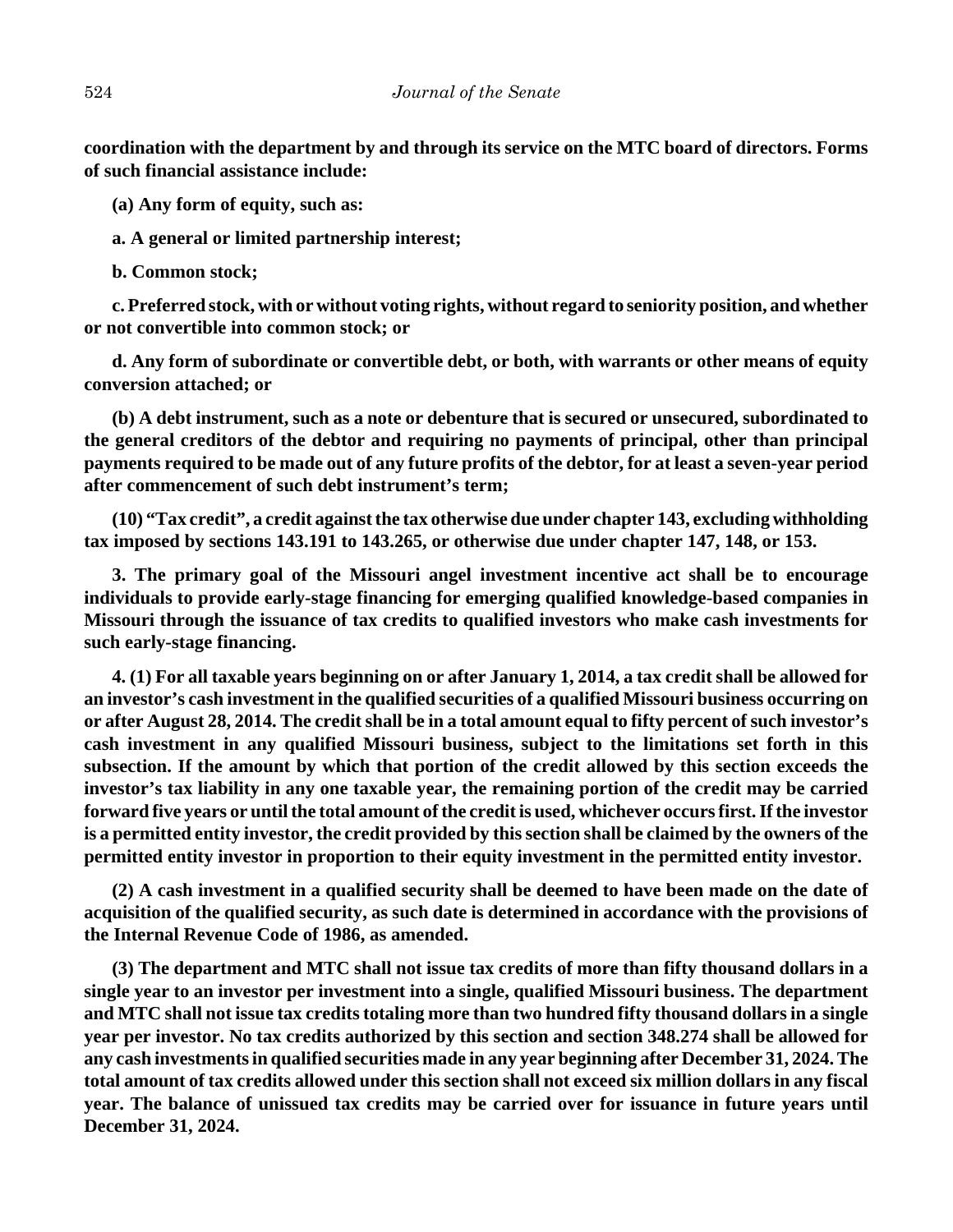**(4) At the beginning of each calendar year, the MTC shall equally allocate the total tax credits available during that calendar year to each geographic region comprised of the boundaries of each congressional district, as such boundaries may be amended from time to time, within Missouri. At the beginning of each calendar quarter, the MTC shall make available one-fourth of the total annual tax credits for each region for investments made in qualified Missouri businesses located in each such region. As soon as practicable after the end of each calendar quarter, the MTC shall prepare and issue a report to the director of the department designating all tax credit awards for that quarter, so that the department may issue such tax credits in accordance with the provisions of this section and section 348.274.**

**(5) Any unissued tax credits allocated to a region for a quarter may be reallocated and awarded in any other region in a following quarter, provided however, in the fourth quarter any unissued tax credits may be reallocated and awarded in that quarter in accordance with this section.**

**5. (1) Before an investor may be entitled to receive tax credits under this section and section 348.274, such investor shall have made a cash investment in a qualified security of a qualified Missouri business. The business shall have been approved as a qualified Missouri business before the date on which the cash investment was made. To be designated as a qualified Missouri business, a business shall apply to MTC in accordance with the provisions of this section.**

**(2) The application by a business shall be in the form and substance as required by the MTC, in coordination with the department by and through its service on the MTC board of directors, but shall include at least the following:**

**(a) The name of the business and certified copies of the organizational documents of the business;**

**(b) A business plan, including a description of the business and the management, product, market, and financial plan of the business;**

**(c) A statement of the potential economic impact of the business, including the number, location, and types of jobs expected to be created;**

**(d) A description of the qualified securities to be issued, the consideration to be paid for the qualified securities, and the amount of any tax credits requested;**

**(e) A statement of the amount, timing, and projected use of the proceeds to be raised from the proposed sale of qualified securities; and**

**(f) Such other information as may be reasonably requested.**

**(3) The designation of a business as a qualified Missouri business shall be made by the MTC, and such designation shall be renewed annually. A business shall be so designated if the MTC determines, based upon the application submitted by the business and any additional information provided in connection with such application, that such business meets the established criteria, which shall include at least the following:**

**(a) The business shall not have had annual gross revenues of more than five million dollars in the most recent tax year of the business;**

**(b) Businesses that are not deemed to be bioscience businesses shall have been in operation for less**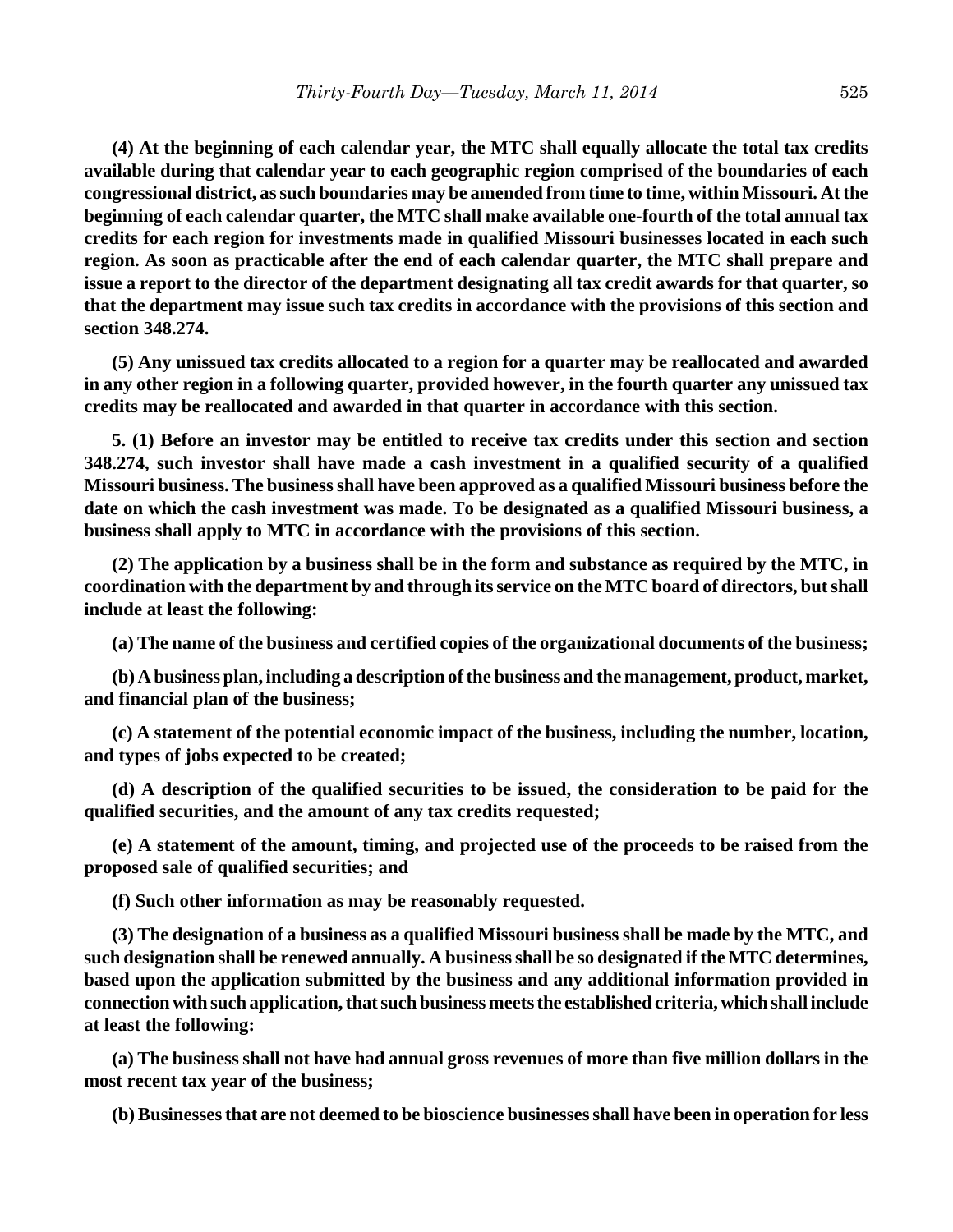**than five years, and businesses determined to be bioscience businesses shall have been in operation for less than ten years;**

**(c) The ability of investors in the business to receive tax credits for cash investments in qualified securities of the business is beneficial to advancing the goals of this section and section 348.274;**

**(d) The business shall not have ownership interests including, but not limited to, common or preferred shares of stock that can be traded via a public stock exchange before the date that a qualifying investment is made;**

**(e) The business shall not be engaged primarily in any one or more of the following enterprises:**

**a. The business of banking, savings and loan or lending institutions, credit or finance, or financial brokerage or investments;**

**b. The provision of professional services, such as legal, accounting, or engineering services, provided, however, that contract research organizations, sometimes referred to as CROs, shall not be subject to this exclusion;**

**c. Governmental, charitable, religious, or trade organizations;**

**d. The ownership, development, brokerage, sales, or leasing of real estate;**

**e. Insurance;**

**f. Construction, construction management, or contracting;**

**g. Business consulting or brokerage;**

**h. Any business engaged primarily as a passive business, having irregular or non-continuous operations, or deriving substantially all of the income of the business from passive investments that generate interest, dividends, royalties, or capital gains, or any business arrangements the effect of which is to immunize an investor from risk of loss;**

**i. Any activity that is in violation of the law;**

**j. Any business raising money primarily to purchase real estate, land, or fixtures; and**

**k. Any gambling-related business;**

**(f) The business has a reasonable chance of success;**

**(g) The business has the reasonable potential to create measurable employment within the region, this state, or both;**

**(h) The business is based on an innovative technology, product, or service designed to be used in the commercial marketplace;**

**(i) The existing owners of the business and other founders have made or are committed to make a substantial financial or time commitment to the business;**

**(j) The securities to be issued and purchased are qualified securities;**

**(k) The business has the reasonable potential to address the needs and opportunities specific to the region, this state, or both;**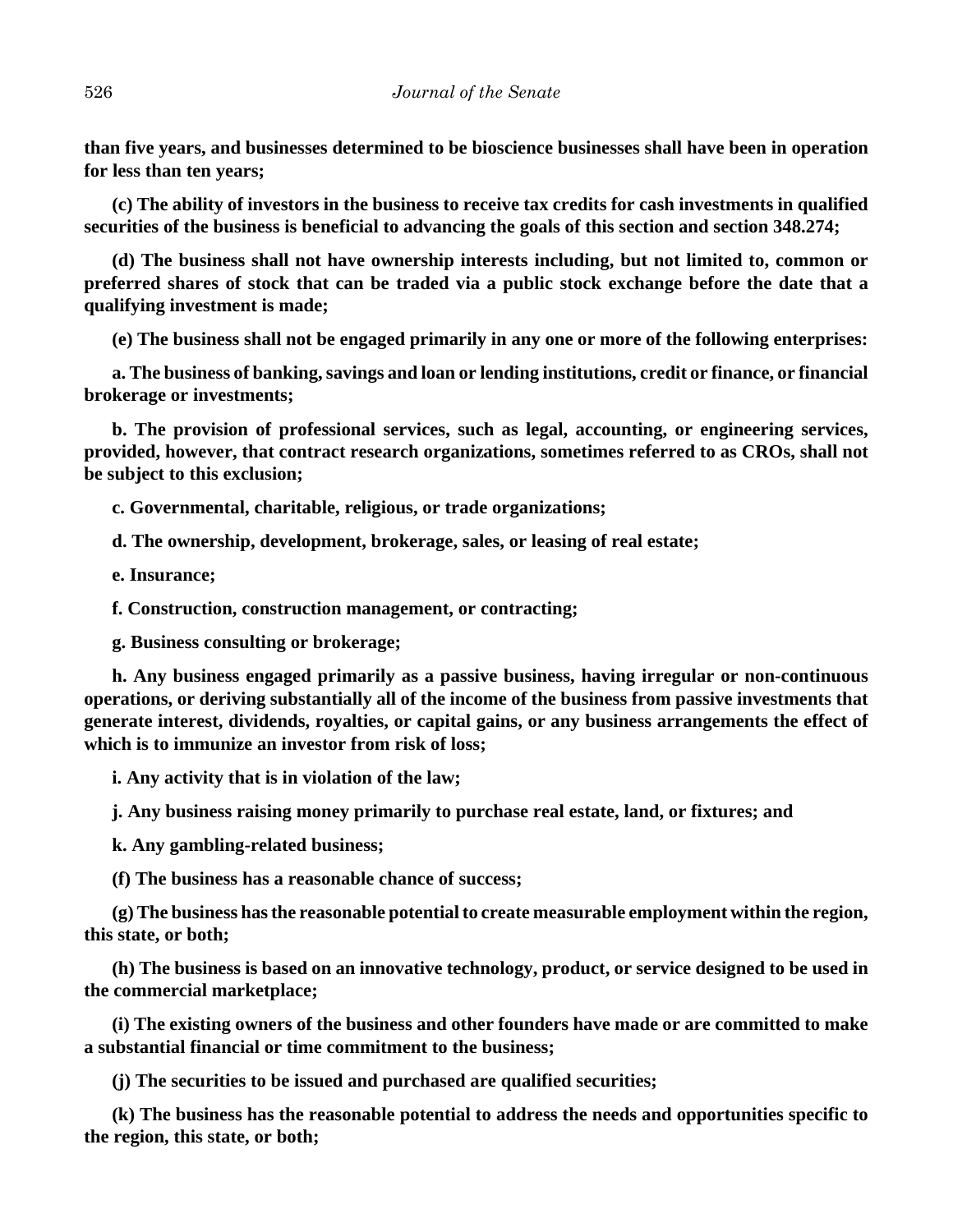**(l) The business has made binding commitments to the MTC for adequate reporting of financial data, including a requirement for an annual report, or, if required, an annual audit of the financial and operational records of the business, the right of access to the financial records of the business, the right of the department and the MTC to record and publish normal and customary data and information related to the issuance of tax credits that are not otherwise determined to be trade or business secrets, and other such protections as may be in the best interest of taxpayers to achieve the goals of this section and section 348.274; and**

**(m) The business shall satisfy all other requirements of this section and section 348.274.**

**(4) A qualified Missouri business shall have the burden of proof to demonstrate the qualifications of the business under this section.**

**348.274. 1. (1) The MTC is authorized to allocate tax credits to qualified Missouri businesses, and the department is authorized to issue tax credits to qualified investors in such qualified Missouri businesses. Such tax credits shall be allocated to those qualified Missouri businesses which, as determined by the MTC, are most likely to provide the greatest economic benefit to the region, the state, or both. The MTC may allocate, and the department may issue, whole or partial tax credits in accordance with the report issued to the director of the department based on the MTC's assessment of the qualified Missouri businesses. The MTC may consider numerous factors in such assessment including, but not limited to, the quality and experience of the management team, the size of the estimated market opportunity, the risk from current or future competition, the ability to defend intellectual property, the quality and utility of the business model, and the quality and reasonableness of financial projections for the business.**

**(2) Each qualified Missouri business, for which the MTC has allocated tax credits such that the department can issue tax credits to the qualified investors of such qualified Missouri business, shall submit to the MTC a report before such tax credits are issued. Such report shall include the following:**

**(a) The name, address, and taxpayer identification number of each investor who has made cash investment in the qualified securities of the qualified Missouri business;**

**(b) Proof of such investment, including copies of the securities' purchase agreements and cancelled checks or wire transfer receipts; and**

**(c) Any additional information as may reasonably be required under this section and section 348.273.**

**2. (1) The state of Missouri shall not be held liable for any damages to any investor that makes an investment in a qualified security of a qualified Missouri business, any business that applies to be designated as a qualified Missouri business and is turned down, or any investor that makes an investment in a business that applies to be designated as a qualified Missouri business and is turned down.**

**(2) Each qualified Missouri business shall have the obligation to notify the MTC, which shall notify the director of the department, of any changes in the qualifications of the business or in the eligibility of investors to claim a tax credit for cash investments in a qualified security.**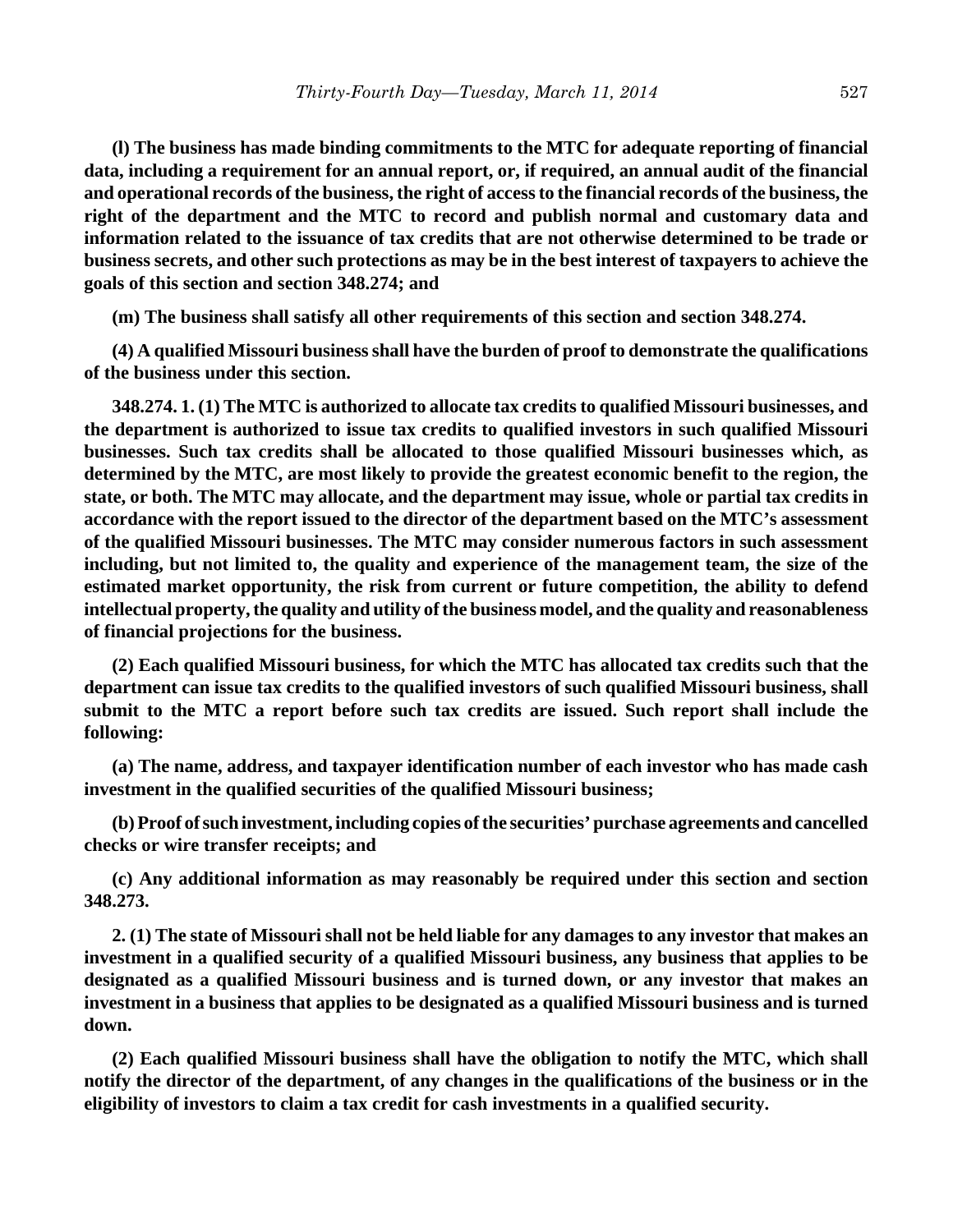**(3) The director of the department, in cooperation with the MTC, shall provide the information specified in subdivision (3) of subsection 4 of this section to the director of the department of revenue on an annual basis. The MTC shall conduct an annual review of the activities undertaken under this section and section 348.273 to ensure that tax credits issued under this section and section 348.273 are issued in compliance with the provisions of this section and section 348.273 or rules and regulations promulgated by the MTC or the department with respect to this section and section 348.273. The reasonable costs of the annual review and other administrative work necessary or convenient to carry out the provisions of this section and section 348.273 shall be recovered by the MTC according to a reasonable fee schedule adopted by the MTC in cooperation with the department by and through its service on the MTC board of directors.**

**(4) If the MTC determines that a business is not in substantial compliance with the requirements of this section and section 348.273 to maintain its designation, the department or the MTC, by written notice, shall inform the business that such business will lose its designation as a qualified Missouri business one hundred twenty days from the date of mailing of the notice unless such business corrects the deficiencies and is once again in compliance with the requirements for designation.**

**(5) At the end of the one-hundred-twenty-day period, if the qualified Missouri business is still not in substantial compliance, the department or the MTC shall send a notice of loss of designation to the business, the director of the department of revenue, and to all known investors in the business.**

**(6) A business shall lose its designation as a qualified Missouri business under this section and section 348.273 by moving either its headquarters outside of Missouri or a substantial number of the jobs created in Missouri to a location outside Missouri, within ten years after receiving financial assistance under this section and section 348.273.**

**(7) In the event that a business loses its designation as a qualified Missouri business, such business shall be precluded from being issued any additional tax credits with respect to the business, shall be precluded from being approved as a qualified Missouri business, and shall be subject to an appropriate clawback provision that the MTC, in cooperation with department by and through its service on the MTC board of directors, provides for in connection with the administration of this section and section 348.273.**

**(8) Investors in a qualified Missouri business shall be entitled to keep all of the tax credits properly issued to such investors under this section and section 348.273.**

**(9) The portions of documents and other materials submitted to the department or the MTC that contain confidential information shall be kept confidential and shall be maintained in a secured environment. For the purposes of this section and section 348.273, confidential information may include, but not be limited to, any document or other material containing a formula, compound, production data, or compilation of information that will allow certain individuals within a commercial concern using such portions of documents and other material the means to fabricate, produce, or compound an article of trade, or perform any service having commercial value which gives the user an opportunity to obtain a business advantage over competitors who do not know or use such service.**

**(10) The department and the MTC may prepare and adopt procedures, rules, and published guidance concerning the performance of the duties placed upon each respective entity by this section and section 348.273.**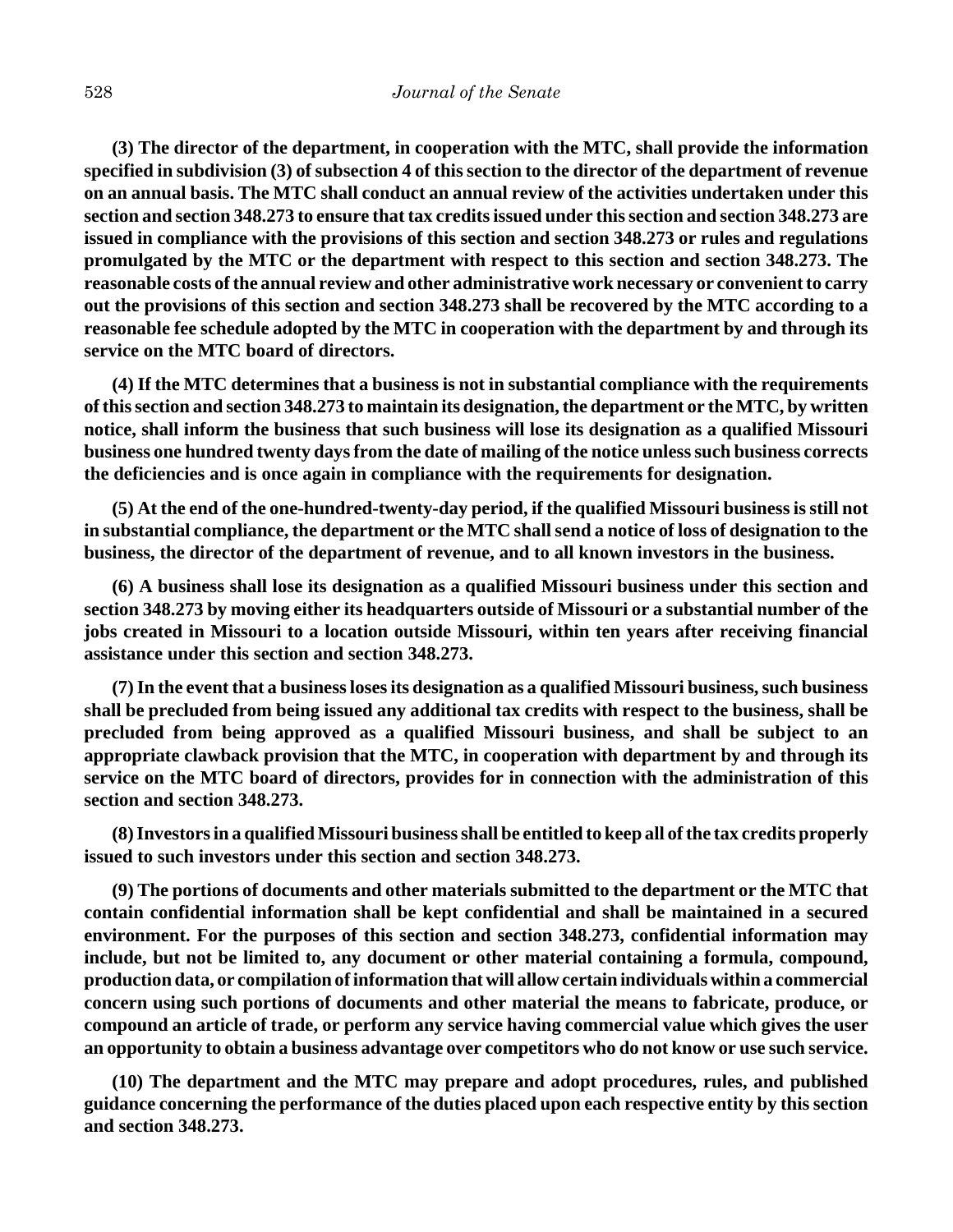**3. Any qualified investor who makes a cash investment in a qualified security of a qualified Missouri business may transfer the tax credits such qualified investor may receive under subsection 4 of section 348.273 to any natural person. Such transferee may claim the tax credit against the transferee's Missouri income tax liability as provided in subdivision (1) of subsection 4 of section 348.273, subject to all restrictions and limitations set forth in this section and section 348.273. Only the full credit for any one investment shall be transferred and this interest shall only be transferred one time. Documentation of any tax credit transfer under this section shall be provided by the qualified investor in the manner established by the MTC and the department, by and through its service on the MTC board of directors.**

**4. (1) Each qualified Missouri business for which tax credits have been issued under this section and section 348.273 shall report to the MTC on an annual basis, on or before February first. The MTC shall provide copies of the reports to the department under appropriate confidentiality agreements as may be necessary under the circumstances. Such reports shall include the following:**

**(a) The name, address, and taxpayer identification number of each investor who has made a cash investment in the qualified securities of the qualified Missouri business and has received tax credits for this investment during the preceding year;**

**(b) The amounts of cash investments by each investor and a description of the qualified securities issued in consideration of such cash investments; and**

**(c) Any additional information reasonably required under this section and section 378.273.**

**(2) The MTC shall report quarterly to the director of the department on the allocation of the tax credits in the preceding calendar quarter. Such reports shall include:**

**(a) The amount of applications received;**

**(b) The number and ratio of successful applications to unsuccessful applications;**

**(c) The amount of tax credits allocated but not issued in the previous quarter, including what percentage was allocated to individuals and what percentage was allocated to investment firms; and**

**(d) Such other information as reasonably agreed upon from time to time.**

**(3) The MTC and the department, as applicable, shall also report annually to the governor, the president pro tempore of the senate, and the speaker of the house of representatives, on or before April first, on the allocation and issuance of the tax credits. Such reports shall include:**

**(a) The amount of tax credits issued in the previous fiscal year, including what percentage was issued to individuals and what percentage was issued to investment firms;**

**(b) The types of businesses that benefitted from the tax credits;**

**(c) The amount of allocated but unissued tax credits and the information about the unissued tax credits set forth in subdivision (2) of this subsection;**

**(d) Any aggregate job creation or capital investment in the region that resulted from the use of the tax credits for a period of five years beginning from the date on which the tax credits were awarded;**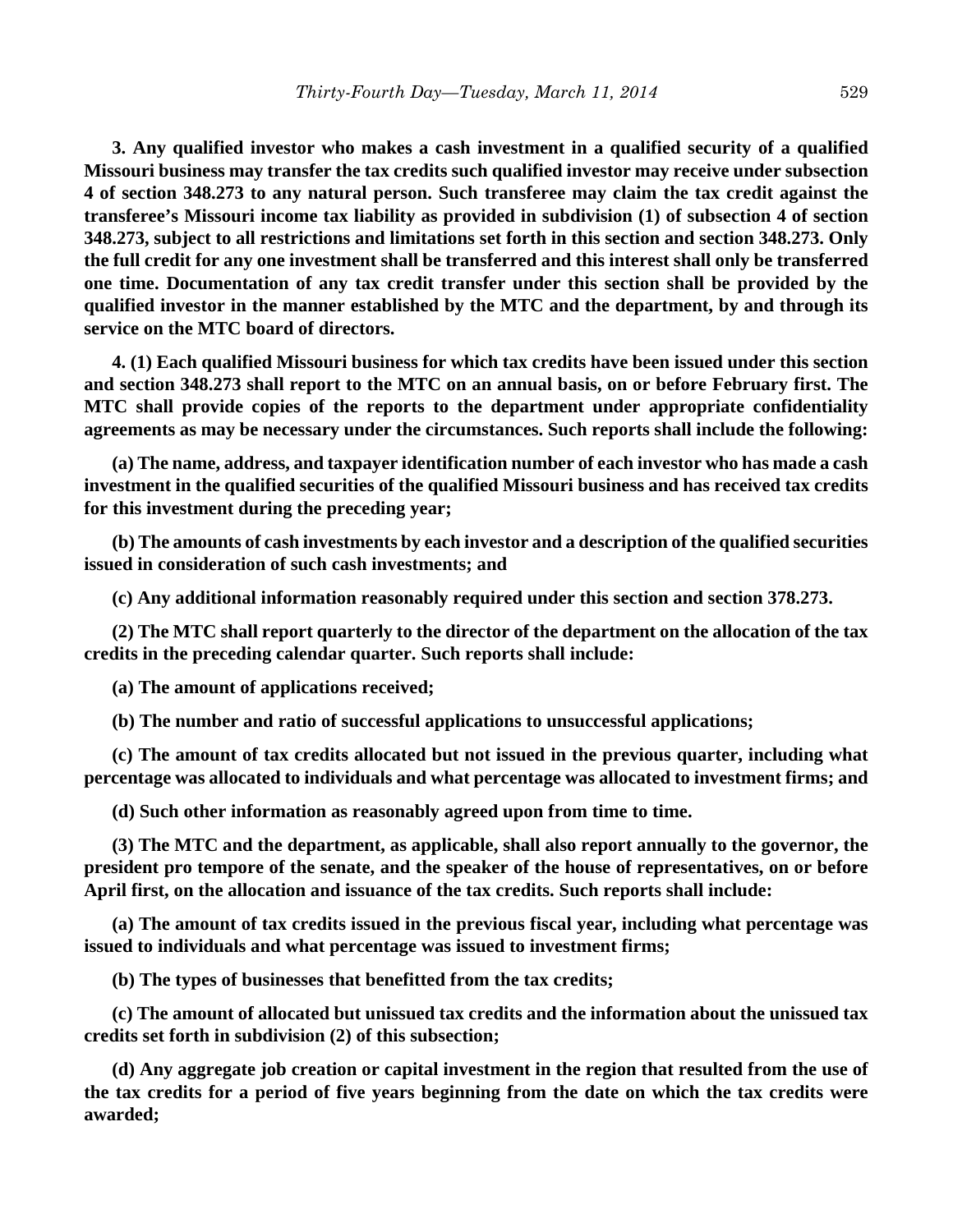**(e) The manner in which the purpose of this section and section 348.273 has been carried out with regard to a region;**

**(f) The total cash investments made for the purchase of qualified securities of qualified Missouri businesses within each region during the preceding year and cumulatively since the effective date of this section and section 348.273;**

**(g) An estimate of jobs created and jobs preserved by cash investments made in qualified Missouri businesses within each region;**

**(h) An estimate of the multiplier effect on the economy of each region of the cash investments made under this section and section 348.273;**

**(i) Information regarding what businesses deriving benefits from the tax credits remained in the region, what businesses ceased business, what businesses were purchased, and what businesses may have moved out of a region or the state.**

**(4) Any violation of the reporting requirements of this subsection by a qualified Missouri business may be grounds for the loss of designation of such qualified Missouri business, and any such business that loses its designation as a qualified Missouri business shall be subject to the restrictions upon loss of designation set forth in subsection 2 of this section.**

**5. Any rule or portion of a rule, as that term is defined in section 536.010 that is created under the authority delegated in this section and section 348.273 shall become effective only if it complies with and is subject to all of the provisions of chapter 536, and, if applicable, section 536.028. This section and chapter 536 are nonseverable and if any of the powers vested with the general assembly pursuant to chapter 536, to review, to delay the effective date, or to disapprove and annul a rule are subsequently held unconstitutional, then the grant of rulemaking authority and any rule proposed or adopted after August 28, 2014, shall be invalid and void.**

**6. Notwithstanding the provisions of section 23.253, this section and 348.273 shall expire on December 31, 2024.**"; and

Further amend the title and enacting clause accordingly.

Senator Justus moved that the above amendment be adopted.

Senator Brown raised the point of order that **SA 1** is out of order in that it goes beyond the scope of the subject matter of the bill.

The point of order was referred to the President Pro Tem who ruled it well taken.

Senator Kraus assumed the Chair.

At the request of Senator Brown, **SB 814** was placed on the Informal Calendar.

Senator Lamping requested unanimous consent of the Senate to correct the report from the Committee on Seniors, Families and Pensions made March 6, 2014, by submitting the correct Senate Committee Substitute for **SB 712**, which request was granted.

Senator Brown moved that **SB 859** be taken up for perfection, which motion prevailed.

On motion of Senator Brown, **SB 859** was declared perfected and ordered printed.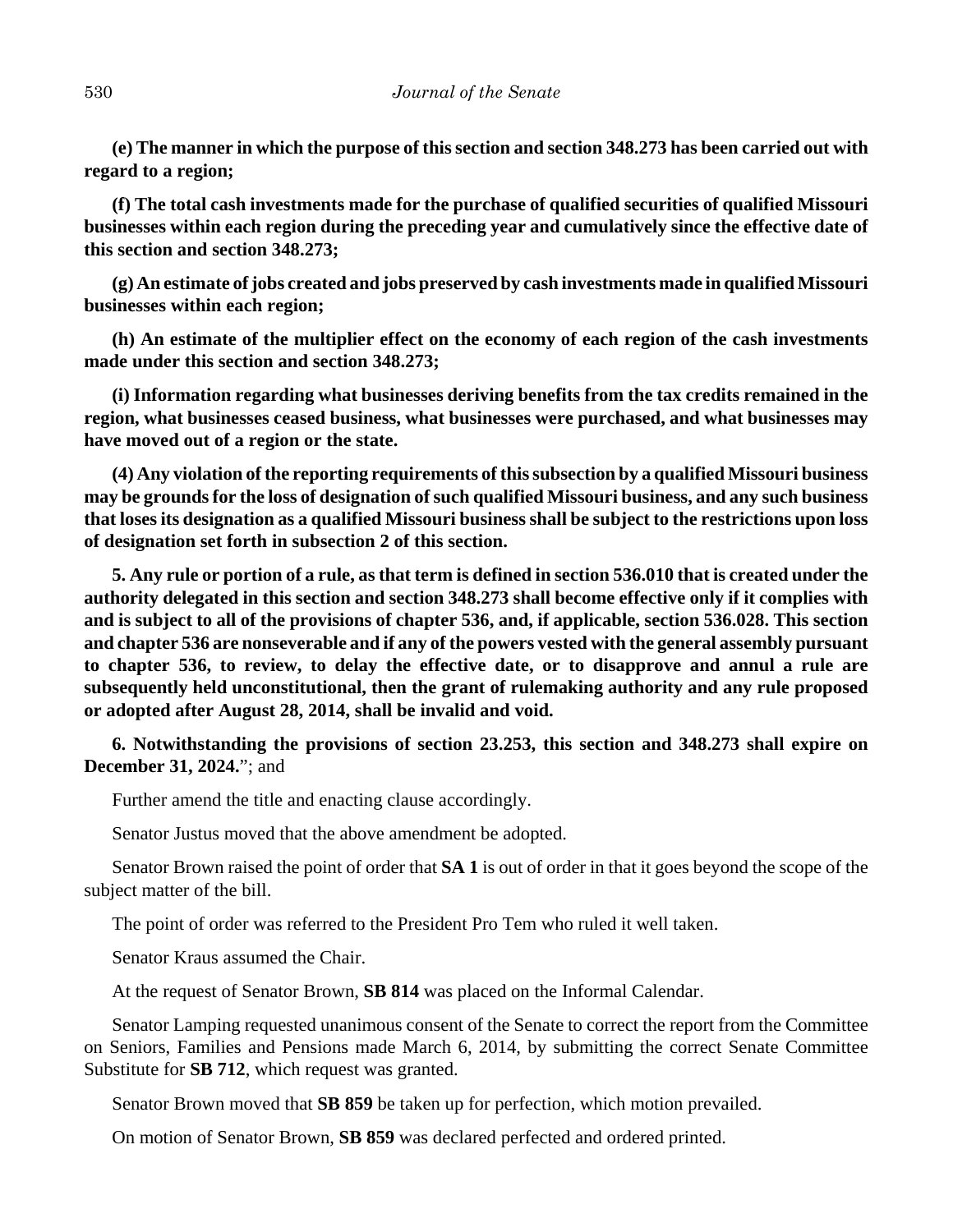## **BILLS DELIVERED TO THE GOVERNOR**

**SS** for **SB 668**, after having been duly signed by the Speaker of the House of Representatives in open session, was delivered to the Governor by the Secretary of the Senate.

## **HOUSE BILLS ON SECOND READING**

The following Bill was read the 2nd time and referred to the Committee indicated:

**HB 2014**—Appropriations.

#### **REFERRALS**

President Pro Tem Dempsey referred **SCS** for **SB 612** to the Committee on Governmental Accountability and Fiscal Oversight.

President Pro Tem Dempsey referred **HCR 5**; **HCR 11**; and **HCS** for **HCR 20** to the Committee on Rules, Joint Rules, Resolutions and Ethics.

# **RESOLUTIONS**

Senator Lamping offered Senate Resolution No. 1577, regarding the Fiftieth Wedding Anniversary of Mr. and Mrs. Arthur James Smith, St. Louis, which was adopted.

Senator Lamping offered Senate Resolution No. 1578, regarding Orlin Hoyd Clark, Jr., Overland, which was adopted.

Senator Lager offered Senate Resolution No. 1579, regarding Dalton Tipton, which was adopted.

Senator Lager offered Senate Resolution No. 1580, regarding Chase Thomas, which was adopted.

Senator Lager offered Senate Resolution No. 1581, regarding Luke Sachs, which was adopted.

On motion of Senator Richard, the Senate recessed until 4:00 p.m.

## **RECESS**

The time of recess having expired, the Senate was called to order by Senator Pearce.

## **REPORTS OF STANDING COMMITTEES**

Senator Richard, Chairman of the Committee on Rules, Joint Rules, Resolutions and Ethics, submitted the following reports:

Mr. President: Your Committee on Rules, Joint Rules, Resolutions and Ethics, to which were referred **SCS** for **SB 672**; **SB 773**; and **SB 859**, begs leave to report that it has examined the same and finds that the bills have been truly perfected and that the printed copies furnished the Senators are correct.

## **SENATE BILLS FOR PERFECTION**

Senator Richard moved that **SB 718** be called from the Informal Calendar and again taken up for perfection, which motion prevailed.

Senator Walsh offered **SA 1**: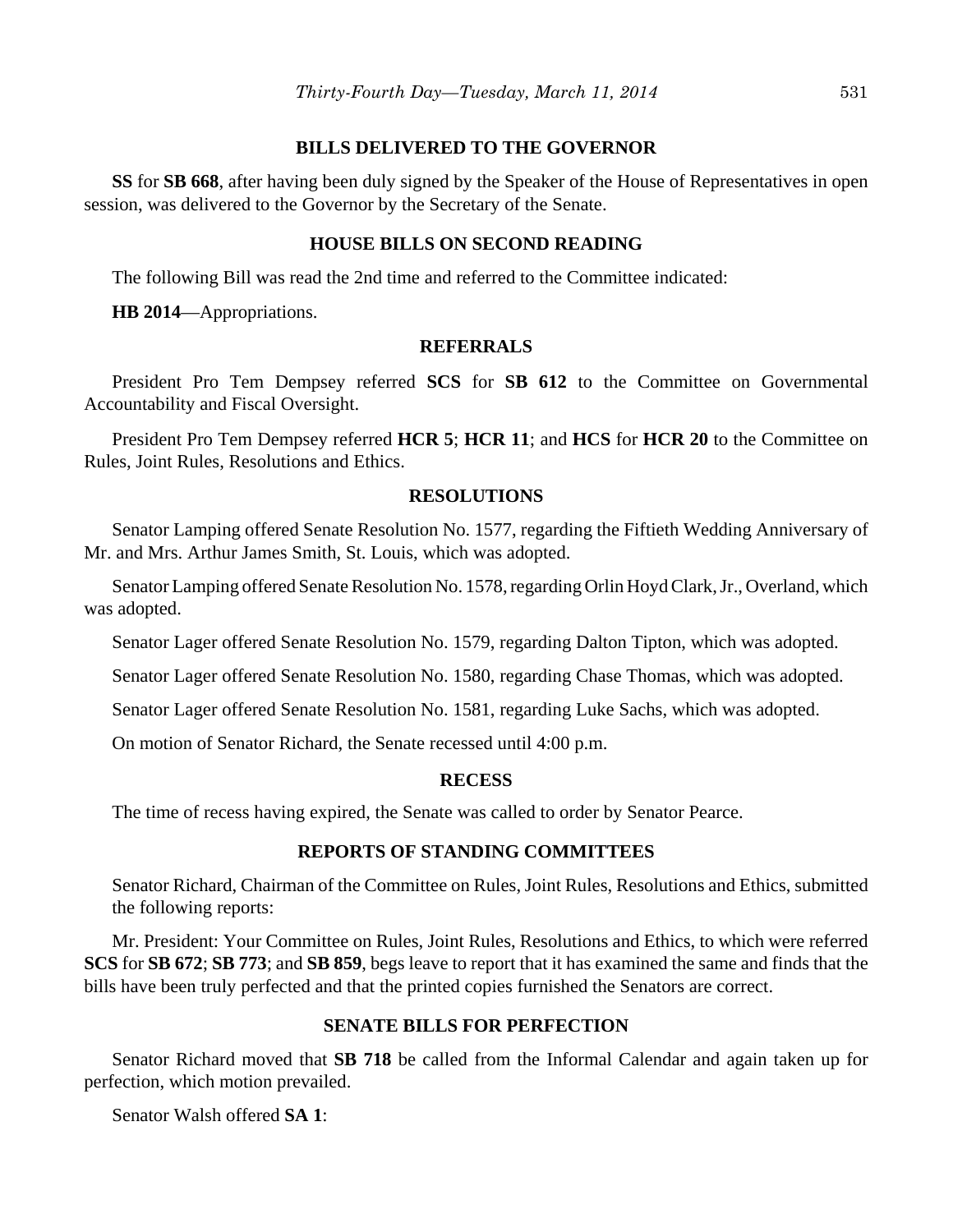#### SENATE AMENDMENT NO. 1

Amend Senate Bill 718, Page 1, Section 290.230, Line 11 by inserting immediately after all of said line the following:

"**For the purposes of this section, the term "workman who agrees in writing to volunteer his or her labor without pay" shall mean a workman who volunteers his or her labor without any promise of benefit or remuneration for such voluntary activity, and who is not a prisoner in any jail or prison facility and who is not performing community service pursuant to disposition of a criminal case against him, and is not otherwise employed for compensation at any time in the construction or maintenance work on the same public works for which the workman is a volunteer. Under no circumstances may an employer force, compel or otherwise intimidate an employee into performing work otherwise paid by a prevailing wage as a volunteer.**"

Senator Walsh moved that the above amendment be adopted, which motion prevailed.

On motion of Senator Richard, **SB 718**, as amended, was declared perfected and ordered printed.

Senator Justus moved that **SB 491**, with **SCS**, be called from the Informal Calendar and taken up for perfection, which motion prevailed.

#### **SCS** for **SB 491**, entitled:

# SENATE COMMITTEE SUBSTITUTE FOR SENATE BILL NO. 491

An Act to repeal sections 32.057, 50.535, 57.100, 105.478, 115.631, 142.909, 142.911, 143.1001, 143.1003, 149.200, 168.071, 188.030, 190.621, 191.905, 191.914, 193.315, 194.410, 194.425, 195.005, 195.010, 195.015, 195.016, 195.017, 195.025, 195.030, 195.040, 195.050, 195.060, 195.080, 195.100, 195.110, 195.130, 195.135, 195.140, 195.150, 195.180, 195.190, 195.195, 195.198, 195.202, 195.204, 195.211, 195.212, 195.213, 195.214, 195.217, 195.218, 195.219, 195.222, 195.223, 195.226, 195.233, 195.235, 195.241, 195.242, 195.246, 195.248, 195.252, 195.254, 195.256, 195.275, 195.280, 195.285, 195.291, 195.292, 195.295, 195.296, 195.367, 195.369, 195.371, 195.375, 195.417, 195.418, 195.420, 195.501, 195.503, 195.505, 195.507, 195.509, 195.511, 195.515, 196.979, 197.266, 197.326, 198.015, 198.070, 198.097, 198.158, 205.965, 210.117, 210.165, 211.038, 214.410, 217.360, 217.364, 217.385, 217.400, 217.405, 217.541, 217.542, 217.543, 217.692, 217.703, 217.735, 217.785, 221.025, 221.111, 221.353, 252.235, 253.080, 260.207, 260.208, 260.211, 260.212, 270.260, 276.421, 276.536, 277.180, 285.306, 285.308, 287.128, 287.129, 288.250, 288.395, 301.390, 301.400, 301.401, 301.559, 301.570, 301.640, 302.015, 302.020, 302.309, 302.321, 302.500, 302.540, 302.541, 302.605, 302.700, 302.705, 302.710, 302.727, 302.745, 302.750, 302.755, 302.780, 303.024, 303.025, 304.070, 306.110, 306.111, 306.112, 306.114, 306.116, 306.117, 306.118, 306.119, 306.141, 306.420, 311.325, 313.004, 313.040, 313.290, 313.550, 313.660, 313.830, 317.018, 320.089, 320.161, 324.1142, 324.1148, 334.250, 335.096, 338.195, 338.315, 338.370, 354.320, 362.170, 367.031, 367.045, 374.210, 374.216, 374.702, 374.757, 374.789, 375.310, 375.537, 375.720, 375.786, 375.991, 375.1176, 375.1287, 380.391, 382.275, 389.653, 407.020, 407.095, 407.420, 407.436, 407.516, 407.521, 407.536, 407.544, 407.740, 407.1082, 407.1252, 411.260, 411.287, 411.371, 411.517, 411.770, 413.229, 429.012, 429.013, 429.014, 436.485, 443.810, 443.819, 453.110, 455.085, 455.538, 542.402, 544.665, 556.011, 556.016, 556.021, 556.022, 556.026, 556.036, 556.041, 556.046, 556.051, 556.056, 556.061, 556.063, 557.016, 557.021, 557.026, 557.031,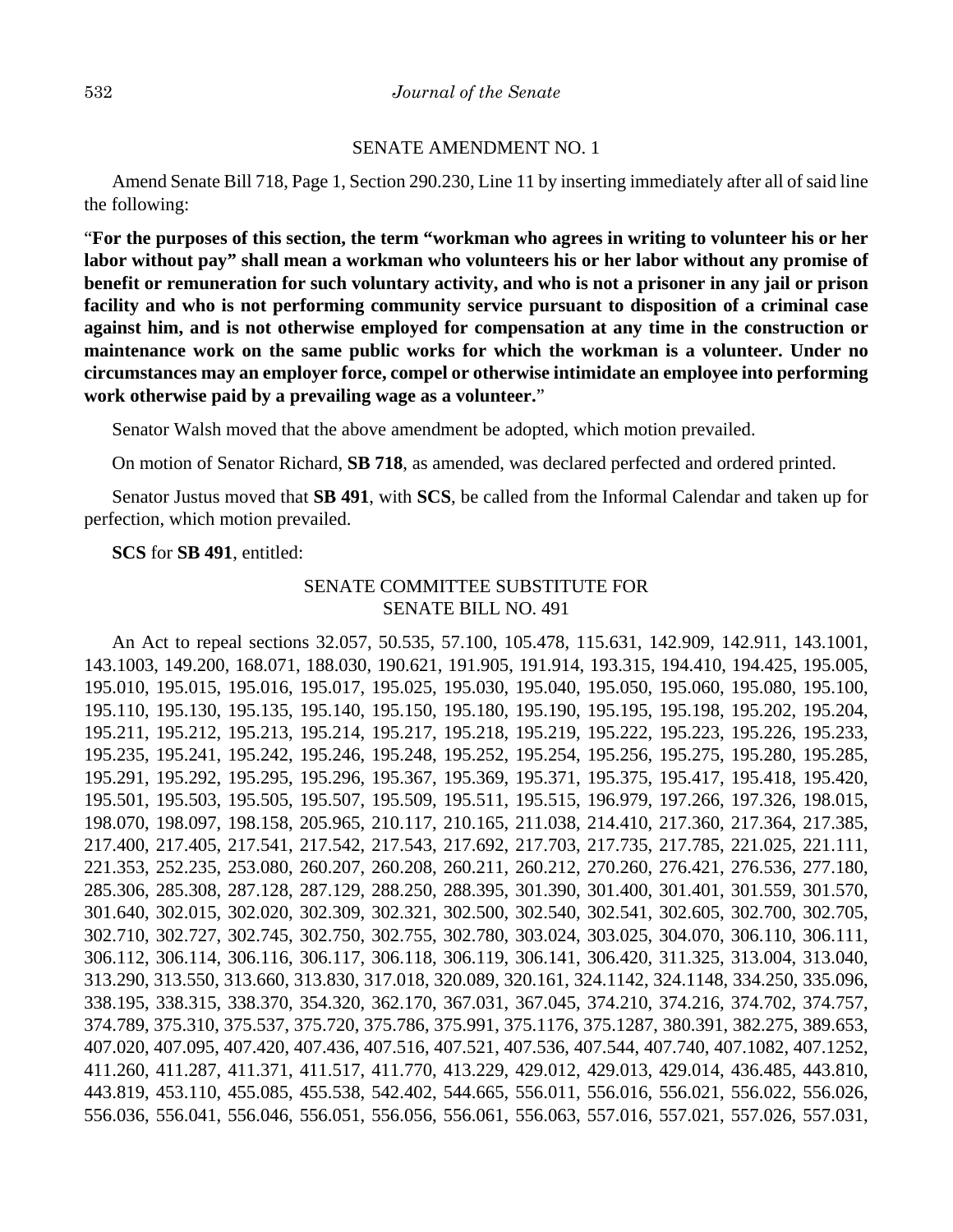557.035, 557.036, 557.041, 557.046, 558.011, 558.016, 558.018, 558.019, 558.031, 558.041, 558.046, 559.012, 559.021, 559.036, 559.100, 559.106, 559.110, 559.115, 559.120, 559.125, 559.600, 559.604, 559.633, 560.011, 560.016, 560.021, 560.026, 560.031, 560.036, 561.016, 561.021, 561.026, 562.011, 562.016, 562.031, 562.036, 562.041, 562.051, 562.056, 562.061, 562.066, 562.071, 562.076, 562.086, 563.021, 563.026, 563.033, 563.046, 563.051, 563.056, 563.061, 563.070, 564.011, 564.016, 565.002, 565.004, 565.021, 565.023, 565.024, 565.025, 565.035, 565.050, 565.060, 565.063, 565.065, 565.070, 565.072, 565.073, 565.074, 565.075, 565.080, 565.081, 565.082, 565.083, 565.084, 565.085, 565.086, 565.090, 565.092, 565.095, 565.100, 565.110, 565.115, 565.120, 565.130, 565.140, 565.149, 565.150, 565.153, 565.156, 565.160, 565.163, 565.165, 565.169, 565.180, 565.182, 565.184, 565.186, 565.188, 565.190, 565.200, 565.210, 565.212, 565.214, 565.216, 565.218, 565.220, 565.225, 565.250, 565.252, 565.253, 565.255, 565.300, 565.350, 566.010, 566.013, 566.020, 566.023, 566.030, 566.031, 566.032, 566.034, 566.060, 566.061, 566.062, 566.064, 566.067, 566.068, 566.083, 566.086, 566.093, 566.100, 566.101, 566.111, 566.135, 566.140, 566.141, 566.145, 566.147, 566.148, 566.149, 566.150, 566.151, 566.153, 566.155, 566.203, 566.206, 566.209, 566.212, 566.213, 566.215, 566.218, 566.221, 566.224, 566.226, 566.265, 567.010, 567.020, 567.030, 567.040, 567.050, 567.060, 567.070, 567.080, 567.085, 567.087, 567.110, 567.120, 568.010, 568.020, 568.030, 568.032, 568.040, 568.045, 568.050, 568.052, 568.060, 568.065, 568.070, 568.080, 568.090, 568.100, 568.110, 568.120, 568.175, 569.010, 569.020, 569.025, 569.030, 569.035, 569.040, 569.050, 569.055, 569.060, 569.065, 569.067, 569.070, 569.072, 569.080, 569.090, 569.094, 569.095, 569.097, 569.099, 569.100, 569.120, 569.130, 569.140, 569.145, 569.150, 569.155, 569.160, 569.170, 569.180, 570.010, 570.020, 570.030, 570.033, 570.040, 570.050, 570.055, 570.070, 570.080, 570.085, 570.087, 570.090, 570.100, 570.103, 570.110, 570.120, 570.123, 570.125, 570.130, 570.135, 570.140, 570.145, 570.150, 570.155, 570.160, 570.170, 570.180, 570.190, 570.217, 570.219, 570.220, 570.222, 570.223, 570.224, 570.225, 570.226, 570.230, 570.235, 570.240, 570.241, 570.245, 570.255, 570.300, 570.310, 570.380, 571.010, 571.014, 571.015, 571.017, 571.020, 571.030, 571.037, 571.045, 571.050, 571.060, 571.063, 571.067, 571.070, 571.072, 571.080, 571.085, 571.087, 571.093, 571.095, 571.101, 571.104, 571.107, 571.111, 571.114, 571.117, 571.121, 571.126, 571.150, 571.500, 572.010, 572.020, 572.030, 572.040, 572.050, 572.060, 572.070, 572.110, 572.120, 573.010, 573.013, 573.020, 573.023, 573.025, 573.030, 573.035, 573.037, 573.040, 573.050, 573.052, 573.060, 573.065, 573.090, 573.100, 573.500, 573.509, 573.528, 573.531, 574.010, 574.020, 574.030, 574.035, 574.040, 574.050, 574.060, 574.070, 574.075, 574.085, 574.105, 574.115, 575.020, 575.021, 575.030, 575.040, 575.050, 575.060, 575.070, 575.080, 575.090, 575.100, 575.110, 575.120, 575.130, 575.145, 575.150, 575.153, 575.159, 575.160, 575.170, 575.180, 575.190, 575.195, 575.200, 575.205, 575.206, 575.210, 575.220, 575.230, 575.240, 575.250, 575.260, 575.270, 575.280, 575.290, 575.300, 575.310, 575.320, 575.350, 575.353, 576.010, 576.020, 576.030, 576.040, 576.050, 576.060, 576.070, 576.080, 577.001, 577.005, 577.006, 577.010, 577.012, 577.017, 577.020, 577.021, 577.023, 577.026, 577.029, 577.031, 577.037, 577.039, 577.049, 577.051, 577.052, 577.054, 577.060, 577.065, 577.068, 577.070, 577.071, 577.073, 577.075, 577.076, 577.080, 577.090, 577.100, 577.105, 577.110, 577.150, 577.155, 577.160, 577.161, 577.201, 577.203, 577.206, 577.208, 577.211, 577.214, 577.217, 577.221, 577.500, 577.505, 577.510, 577.515, 577.520, 577.525, 577.530, 577.600, 577.602, 577.604, 577.606, 577.608, 577.610, 577.612, 577.614, 577.625, 577.628, 577.675, 577.680, 578.008, 578.009, 578.012, 578.018, 578.021, 578.023, 578.024, 578.025, 578.027, 578.028, 578.029, 578.030, 578.050, 578.075, 578.095, 578.100, 578.105, 578.106, 578.110, 578.120, 578.150, 578.151, 578.152, 578.153, 578.154, 578.173, 578.176, 578.200, 578.205, 578.210, 578.215, 578.220, 578.225, 578.250, 578.255, 578.260, 578.265, 578.300, 578.305, 578.310, 578.315, 578.320, 578.325, 578.330, 578.350, 578.353, 578.360,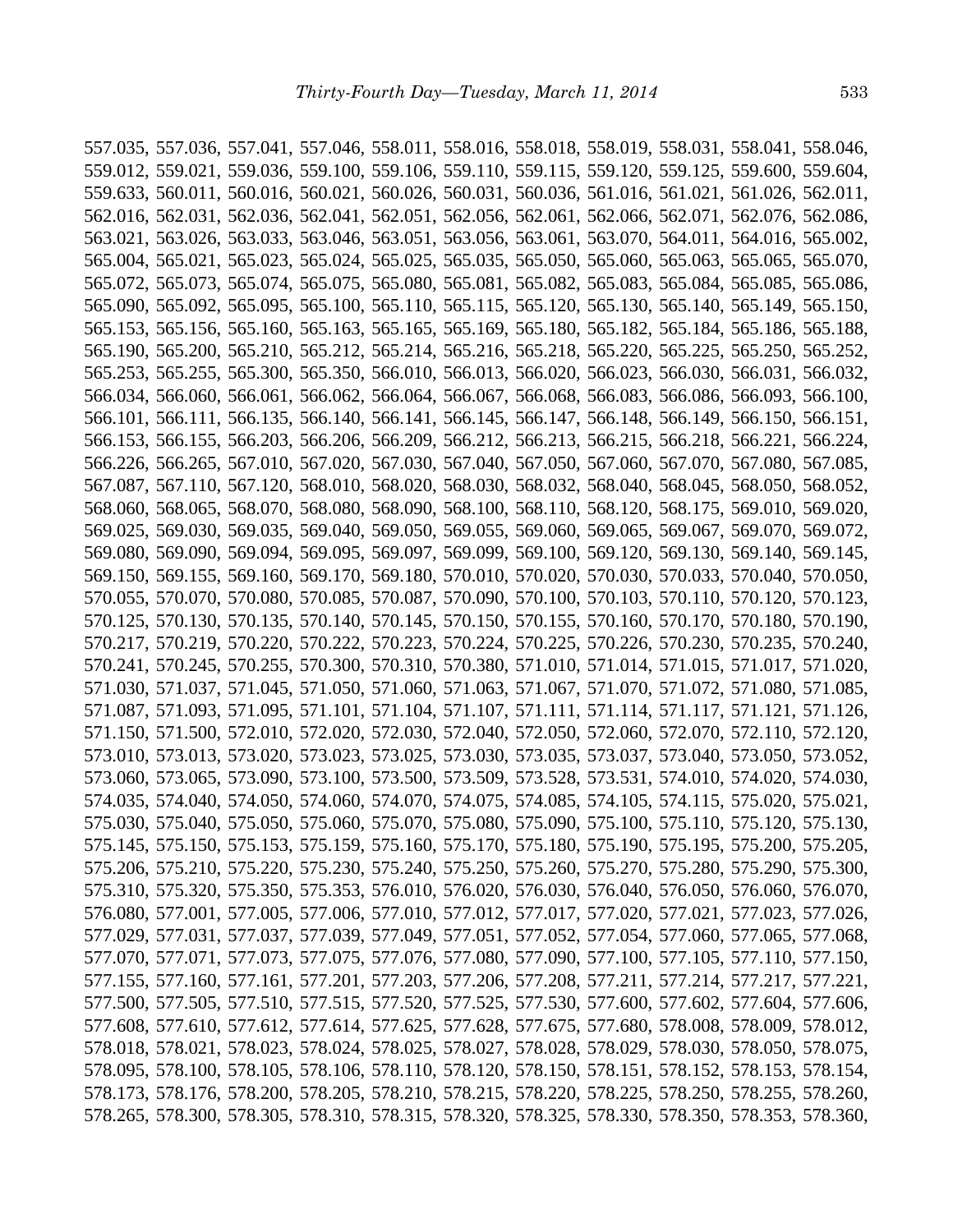578.363, 578.365, 578.375, 578.377, 578.379, 578.381, 578.383, 578.385, 578.387, 578.389, 578.390, 578.392, 578.405, 578.407, 578.409, 578.412, 578.414, 578.416, 578.418, 578.420, 578.421, 578.425, 578.430, 578.433, 578.437, 578.445, 578.450, 578.501, 578.502, 578.503, 578.510, 578.520, 578.525, 578.530, 578.570, 578.614, 589.425, 610.125, 630.155, 630.165, 660.250, 660.255, 660.260, 660.261, 660.263, 660.265, 660.270, 660.275, 660.280, 660.285, 660.290, 660.295, 660.300, 660.305, 660.310, 660.315, 660.317, 660.320, 660.321, and 701.320, RSMo, section 130.028 as truly agreed to and finally passed by conference committee substitute no. 3 for house committee substitute no. 2 for senate bill no. 844, ninety-fifth general assembly, second regular session, section 130.028 as enacted by conference committee substitute for house committee substitute for senate bill no. 650, eighty-ninth general assembly, second regular session, section 130.031 as truly agreed to and finally passed by conference committee substitute no. 3 for house committee substitute no. 2 for senate bill no. 844, ninety-fifth general assembly, second regular session, section 302.060 as enacted by conference committee substitute for house committee substitute for senate bill no. 23, ninety-seventh general assembly, first regular session, section 302.060 as enacted by conference committee substitute for senate substitute for senate committee substitute for house committee substitute for house bill no. 1402 merged with conference committee substitute for house committee substitute no. 2 for senate committee substitute for senate bill no. 480, ninety-sixth general assembly, second regular session, section 302.304 as enacted by conference committee substitute for house committee substitute for senate bill no. 23, ninety-seventh general assembly, first regular session, section 302.304 as enacted by conference committee substitute for house committee substitute no. 2 for senate committee substitute for senate bill no. 480, ninety-sixth general assembly, second regular session, section 476.055 as enacted by senate committee substitute for house bill no. 1460 merged with conference committee substitute for house committee substitute for senate bill no. 628, ninety-sixth general assembly, second regular session, section 476.055 as enacted by conference committee substitute for house committee substitute for senate bill no. 636, ninety-sixth general assembly, second regular session, section 577.041 as enacted by conference committee substitute for house committee substitute for senate bill no. 23, ninetyseventh general assembly, first regular session, and section 577.041 as enacted by senate substitute for senate committee substitute for house committee substitute for house bill nos. 1695, 1742 & 1672, ninetyfifth general assembly, second regular session, and to enact in lieu thereof seven hundred sixteen new sections for the sole purpose of restructuring the Missouri criminal code, with penalty provisions and an effective date.

Was taken up.

Senator Justus moved that **SCS** for **SB 491** be adopted.

Senator Nieves assumed the Chair.

Senator Kehoe assumed the Chair.

At the request of Senator Justus, **SB 491**, with **SCS** (pending), was placed on the Informal Calendar.

## **REPORTS OF STANDING COMMITTEES**

Senator Richard, Chairman of the Committee on Rules, Joint Rules, Resolutions and Ethics, submitted the following report:

Mr. President: Your Committee on Rules, Joint Rules, Resolutions and Ethics, after examination of **SB 699**, respectfully requests that it be removed from the Senate Consent Calendar in accordance with the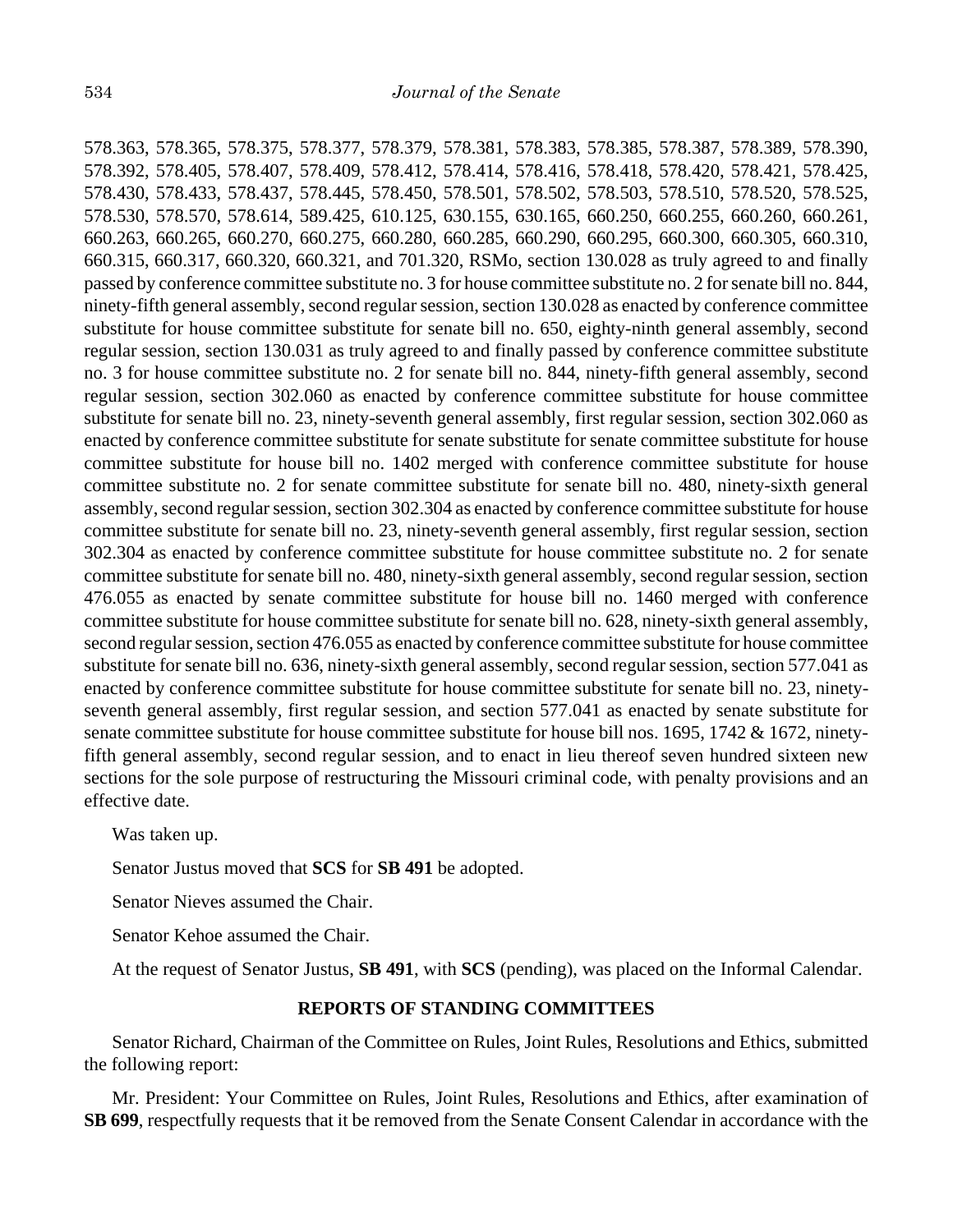provisions of Senate Rule 45.

#### **REFERRALS**

President Pro Tem Dempsey referred **SB 859** to the Committee on Governmental Accountability and Fiscal Oversight.

## **MESSAGES FROM THE HOUSE**

The following messages were received from the House of Representatives through its Chief Clerk:

Mr. President: I am instructed by the House of Representatives to inform the Senate that the House has taken up and passed **HCS** for **HBs 1307** and **1313**, entitled:

An Act to repeal sections 188.027 and 188.039, RSMo, and to enact in lieu thereof two new sections relating to the required waiting period before having an abortion.

In which the concurrence of the Senate is respectfully requested.

Read 1st time.

Also,

Mr. President: I am instructed by the House of Representatives to inform the Senate that the House has taken up and passed **HCS** for **HB 1192**, entitled:

An Act to repeal section 188.028, RSMo, and to enact in lieu thereof two new sections relating to abortion.

In which the concurrence of the Senate is respectfully requested.

Read 1st time.

#### **RESOLUTIONS**

Senator Kraus offered Senate Resolution No. 1582, regarding the 2013-2014 state champion Lee's Summit West High School dance program, which was adopted.

Senator Cunningham offered Senate Resolution No. 1583, regarding Joseph Reyes, Pottersville, which was adopted.

Senator Keaveny offered Senate Resolution No. 1584, regarding Melvin Dorsey, Saint Louis, which was adopted.

Senator Sater offered Senate Resolution No. 1585, regarding Tony Wormington, which was adopted.

Senator Sater offered Senate Resolution No. 1586, regarding the Sixty-eighth Wedding Anniversary of Mr. and Mrs. John L. Berning, Exeter, which was adopted.

Senator Sater offered Senate Resolution No. 1587, regarding the One Hundredth Birthday of Edna Faye Thomas King, Cassville, which was adopted.

Senator Justus offered Senate Resolution No. 1588, regarding the Ninetieth Birthday of Ed Browne, Kansas City, which was adopted.

Senator Walsh offered Senate Resolution No. 1589, regarding Calvin Hardy Carter, Hazelwood, which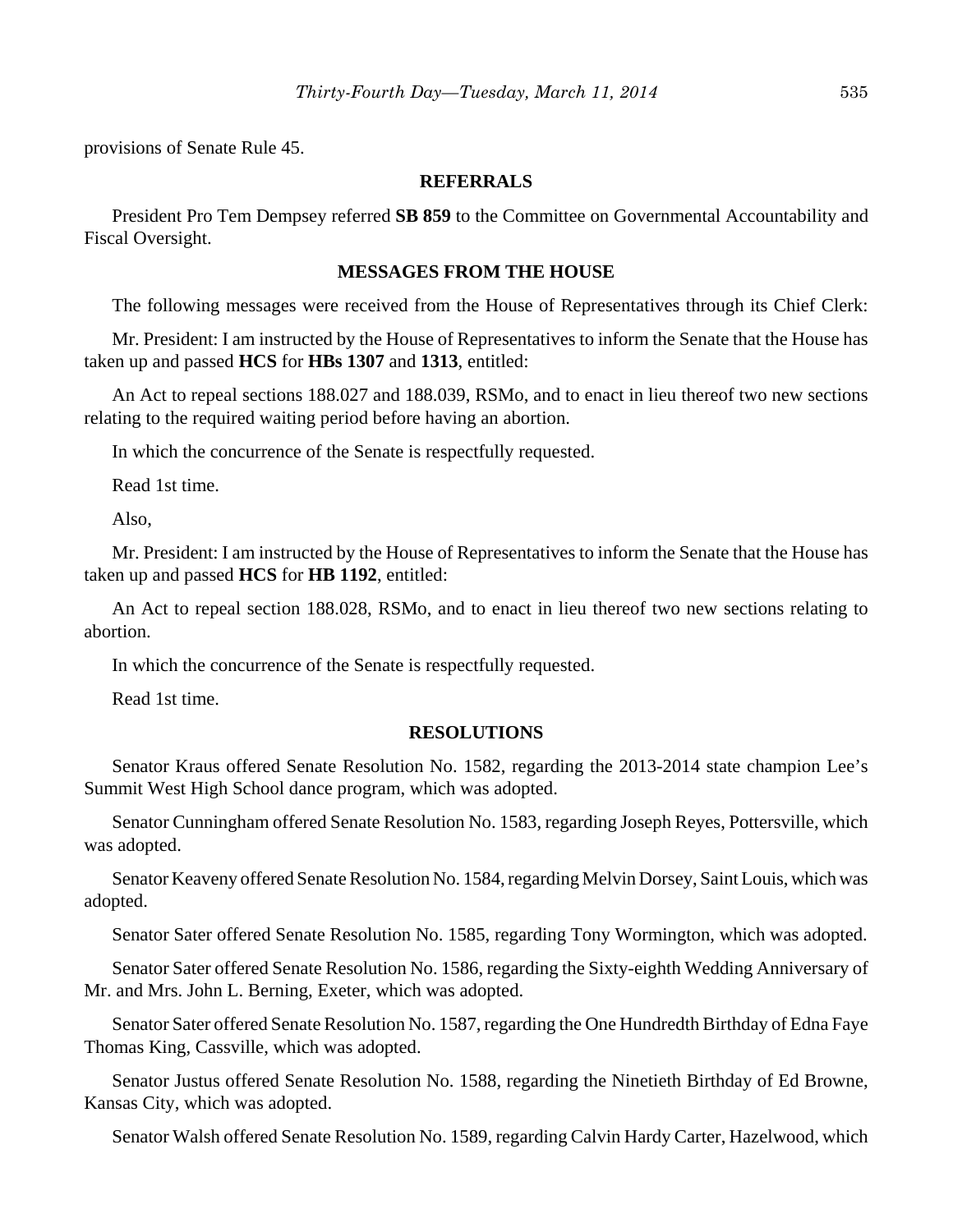was adopted.

Senator Sater offered Senate Resolution No. 1590, regarding the Fiftieth Wedding Anniversary of Mr. and Mrs. Thomas Martens, Kimberling City, which was adopted.

Senator Sater offered Senate Resolution No. 1591, regarding Chase Brennan, which was adopted.

Senator Sater offered Senate Resolution No. 1592, regarding Zach Kearney, which was adopted.

Senator Sater offered Senate Resolution No. 1593, regarding Judy Randall, Washburn, which was adopted.

Senator Sater offered Senate Resolution No. 1594, regarding Mary Jane Flynn, Cassville, which was adopted.

## **INTRODUCTIONS OF GUESTS**

Senator Emery introduced to the Senate, Steve Cheslik, Cass County; and members of Missouri Treasurers Association.

Senator Brown introduced to the Senate, Stephen Leitman and students from Linn State Technical College.

Senator Libla introduced to the Senate, parents Susan Brandon, April Davis, Nicole Howell and Amy Stricklin, and fourth grade students Tyler Brandon, Carlee Davis, Skyllar Howell, Macy Middleton and Alex Stricklin, Caruthersville Elementary School; and Tyler, Carlee, Skyllar, Macy and Alex were made honorary pages.

On behalf of Senator Libla and himself, Senator Dempsey introduced to the Senate, Clayton Wehmeyer, St. Charles; Terry Grisso, Charleston; and members of Phi Theta Kappa Honor Society, Linn State Technical College.

Senator LeVota introduced to the Senate, Lisa Ginter, Blue Springs; and representatives of Missouri Credit Union Association.

On behalf of Senator Richard and himself, Senator Nieves introduced to the Senate, the Physician of the Day, David Hargroder, M.D., Joplin.

Senator Kehoe introduced to the Senate, Holly Knaebel, Jefferson City; and Melissa Thoenen, Linn.

Senator Pearce introduced to the Senate, Troi Hackett, Kingsville; and Samantha Adkins and Jeanetta Snyder, Chilhowee.

Senator Holsman introduced to the Senate, his wife, Robyn, and their daughter, Savannah; Ellen Pittman, Jeanne Jewell, Cathy Jolly, Beverly Cunningham, and fifty fourth grade students from Red Bridge Elementary, Kansas City; and Savannah was made an honorary page.

On behalf of Senator Kehoe, the President introduced to the Senate, Coach Tim Karsten and Class One State Champion Blair Oaks High School Wrestling team members: Ben Campbell, Logan Mudd, Brad Thomas, Cole Kemna, Corbin Singer, John Karsten, Alex Gaydos, Logan Gaydos and Frankie Falotico.

Senator LeVota introduced to the Senate, Rich Schier and Pat Yokley, Kansas City.

Senator Kehoe introduced to the Senate, teachers Jessica Baumhoer, Stephanie Plassmeyer and fourth grade students from St. Francis Xavier School.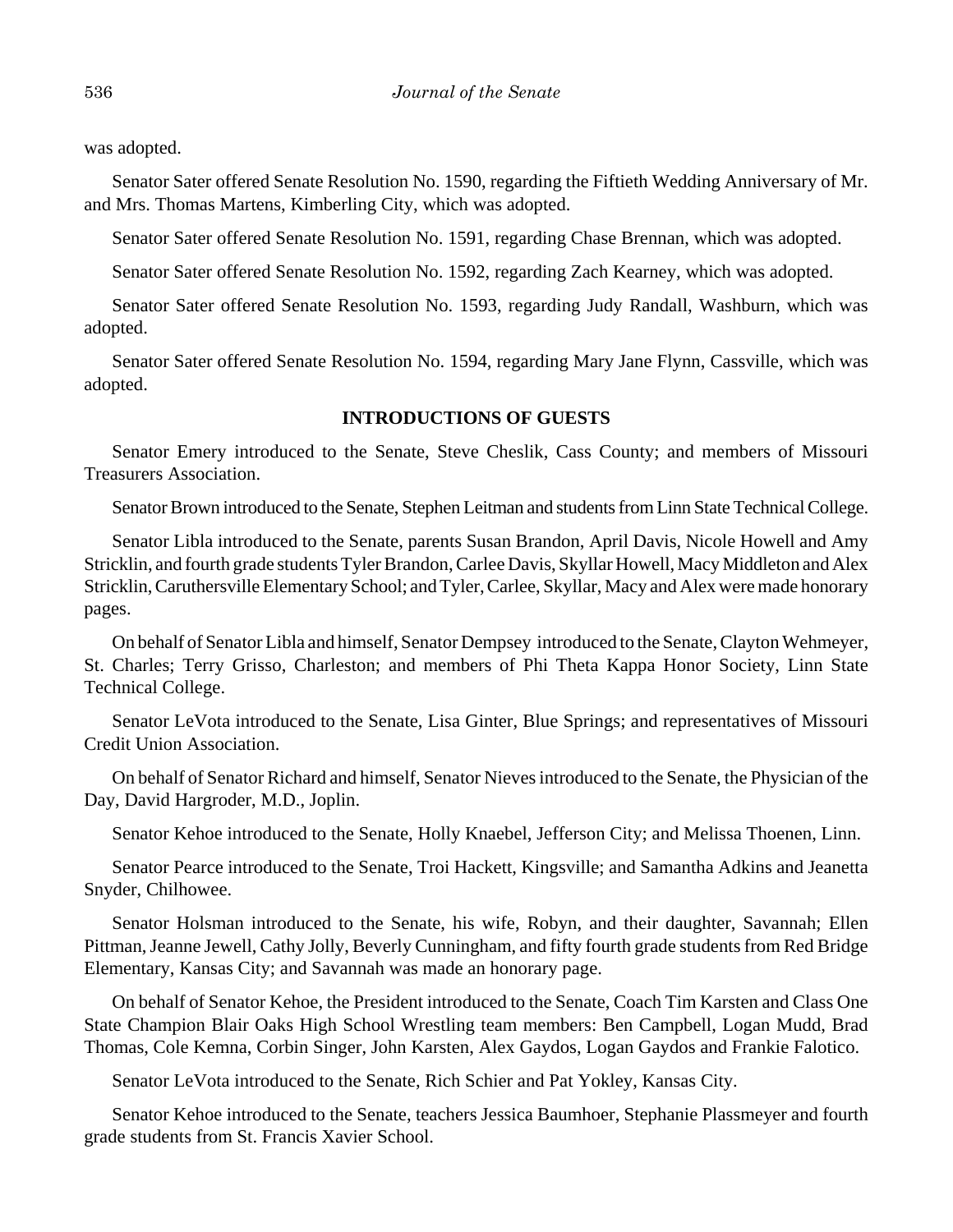Senator Schaefer introduced to the Senate, Dean James Thompson and engineering students from University of Missouri-Columbia.

Senator Sifton introduced to the Senate, Coro Fellows, St. Louis.

Senator Brown introduced to the Senate, Midshipman 3/C Cameron T. Smith, Rolla; and Midshipman 3/C Wyatt Horner, Wyoming.

Senator Walsh introduced to the Senate, Liz Gibbons, Kirkwood; and students Travion and Davion Howard, Spanish Lake.

Senator Justus introduced to the Senate, Luciana Bardwell, Kansas City.

On motion of Senator Richard, the Senate adjourned under the rules.

# SENATE CALENDAR \_\_\_\_\_\_

# THIRTY-FIFTH DAY–WEDNESDAY, MARCH 12, 2014 \_\_\_\_\_\_

# FORMAL CALENDAR

## SECOND READING OF SENATE BILLS

| SB 911-Libla                 | SB 929-Lamping       |
|------------------------------|----------------------|
| SB 912-Wasson                | SB 930-Lamping       |
| SB 913-Wasson and Cunningham | SB 931-Nieves        |
| SB 914-Munzlinger            | SB 932-Nieves        |
| SB 915-Dixon                 | SB 933-Nieves        |
| SB 916-Wallingford           | SB 934-Schaaf        |
| SB 917-Richard               | SB 935-Holsman       |
| SB 918-Holsman               | SB 936-Schaefer      |
| SB 919-Justus                | SB 937-Schaefer      |
| SB 920-Munzlinger            | SB 938-Pearce        |
| SB 921-Schaaf                | SB 939-Curls         |
| SB 922-Schaaf                | SB 940-Curls         |
| SB 923-Emery                 | SB 941-Curls, et al. |
| SB 924-Emery                 | SB 942-Sater         |
| SB 925-Emery                 | SB 943-Justus        |
| SB 926-Sater                 | SB 944-Brown, et al  |
| SB 927-Lamping               | SB 945-Brown, et al  |
| SB 928-Lamping               | SB 946-Dixon         |
|                              |                      |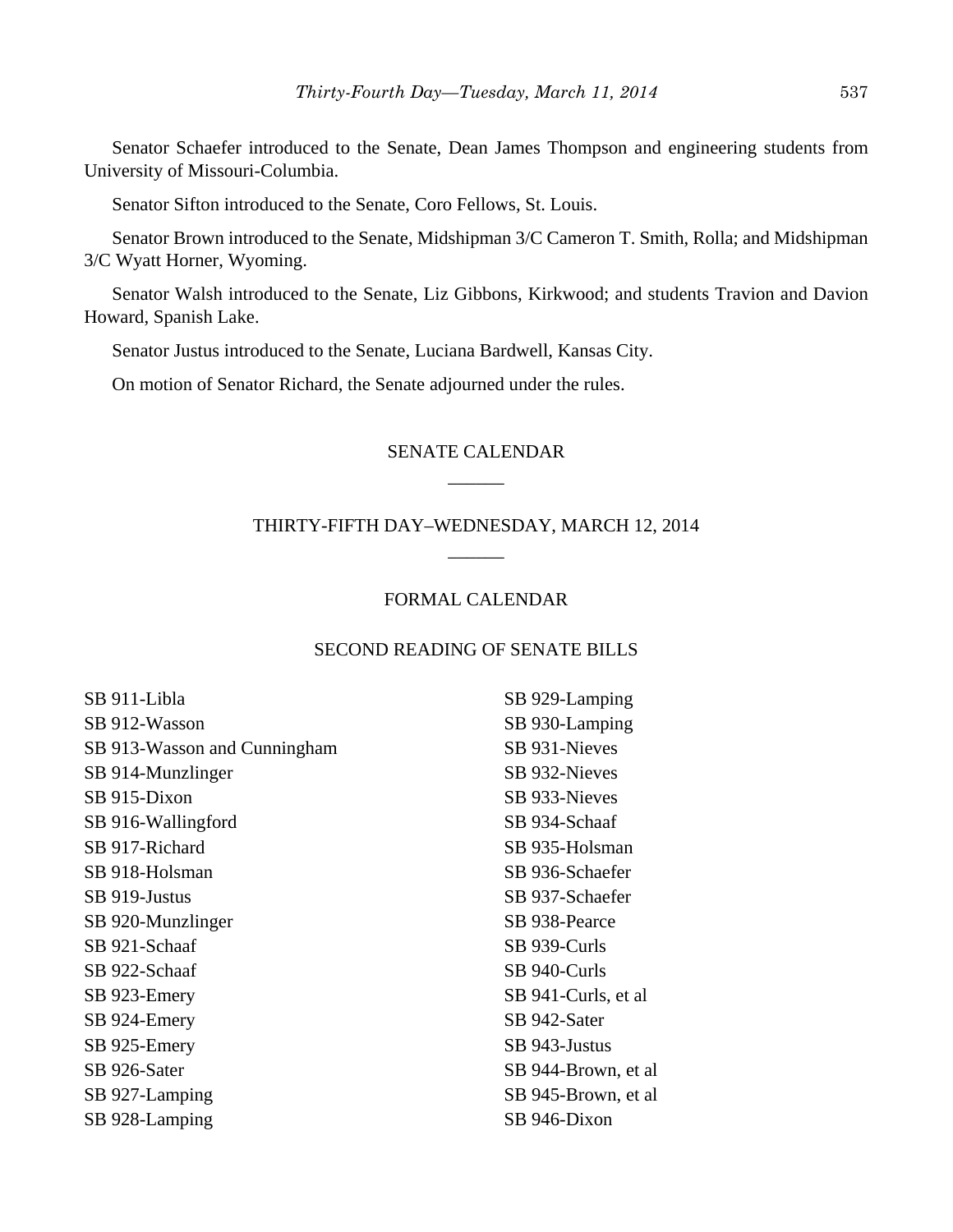SB 947-Dixon SB 948-Wallingford SB 949-Munzlinger SB 950-Holsman SB 951-Holsman SB 952-Dixon SB 953-Nasheed SB 954-Cunningham SB 955-Cunningham SB 956-Schaaf SB 957-Holsman SB 958-Nieves SB 959-Curls SB 960-Munzlinger SB 961-Nasheed SB 962-Justus SB 963-Justus SB 964-Lager SB 965-Lager SB 966-Lager SB 967-Lager SB 968-Lager SB 969-Kehoe SB 970-Kehoe SB 971-Kehoe SB 972-Kehoe SB 973-Brown SB 974-Rupp SB 975-Emery

SB 976-Emery SB 977-Schmitt SB 978-Schmitt SB 979-Schaefer SB 980-Schaefer SB 981-Schaefer SB 982-Schaefer SB 983-Pearce SB 984-Sifton SB 985-Sifton SB 986-Sifton SB 987-Lamping SB 988-Lamping SB 989-Lamping SB 990-Lamping SB 991-Kraus SB 992-Dempsey SB 993-Dempsey SB 994-Dixon SB 995-Sifton SJR 49-Cunningham SJR 50-Lamping SJR 51-Lamping SJR 52-Lamping SJR 53-Lamping SJR 54-Lamping SJR 55-Nieves SJR 56-Dixon SJR 57-Lager

# HOUSE BILLS ON SECOND READING

HB 1430-Jones (110), et al HCS for HB 1058 HB 1133-Engler, et al HCS for HB 1051 HJR 48-Solon, et al HJR 72-Richardson, et al HCS for HB 1412 HCS for HBs 1253 & 1297 HCS for HB 1295 HCS for HB 1510 HCS for HB 1044 HB 1081-McCaherty, et al HCS for HB 1085 HB 1126-Dugger and Entlicher HB 1197-Elmer HB 1206-Wilson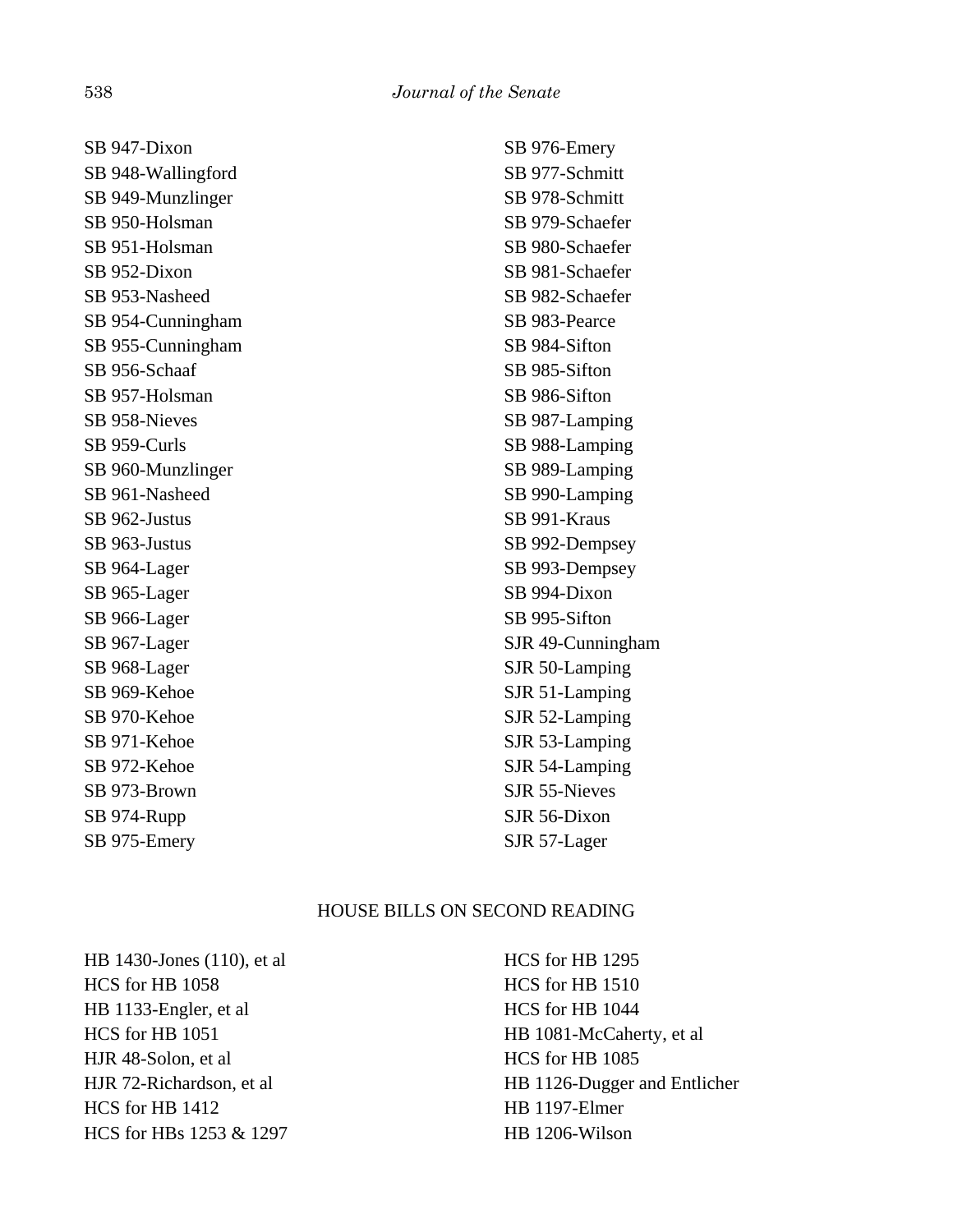HCS for HB 1217 HB 1270-Lant, et al HB 1301-Neth HB 1468-Dohrman, et al HB 1616-Muntzel, et al HCS for HB 1079 HB 1087-Crawford and Franklin HB 1141-Love, et al HCS for HB 1201 HB 1222-Dugger HB 1238-Hinson HB 1361-Gosen and Wieland HCS for HB 1376 HCS for HB 1523 HB 1268-Curtman, et al HB 1092-Lant, et al HCS for HJR 47 HB 1073-Dugger, et al

HB 1110-Rowland HB 1359-Flanigan HCS for HBs 1646 & 1515 HCS for HB 1296 HB 1496-Reiboldt, et al HB 1173-Burlison, et al HCS for HB 1426 HCS for HRB 1298 HCS for HRB 1299 HCS for HB 1501 HCS for HBs 1310 & 1236 HCS for HB 1261 HB 1495-Torpey and Hicks HB 1435-Johnson HCS for HB 1459 HCS for HBs 1307 & 1313 HCS for HB 1192

# THIRD READING OF SENATE BILLS

 1. SS for SCS for SB 666-Schmitt (In Fiscal Oversight) 2. SS for SCS for SB 510-Kraus

- 3. SB 615-Dixon
- 4. SCS for SB 612-Schaaf (In Fiscal Oversight)
- 5. SCS for SB 524-Cunningham

 6. SB 523-Emery 7. SB 667-Schmitt 8. SB 689-Schmitt, et al 9. SS for SB 691-Wasson 10. SCS for SB 672-Parson 11. SB 773-Rupp 12. SB 859-Brown (In Fiscal Oversight)

# SENATE BILLS FOR PERFECTION

- 1. SB 593-Sater, with SCS
- 2. SB 623-Nieves, with SCS
- 3. SB 790-Dixon
- 4. SB 745-Munzlinger
- 5. SB 501-Keaveny
- 6. SJR 34-Emery
- 7. SB 673-Kehoe and Wallingford
- 8. SRB 714-Lager, with SCS
- 9. SB 734-Cunningham 10. SB 693-Parson 11. SB 662-Kraus 12. SB 607-Dixon 13. SB 727-Chappelle-Nadal 14. SB 716-Brown, with SCS 15. SB 696-Schaefer
- 16. SB 564-Chappelle-Nadal, with SCS